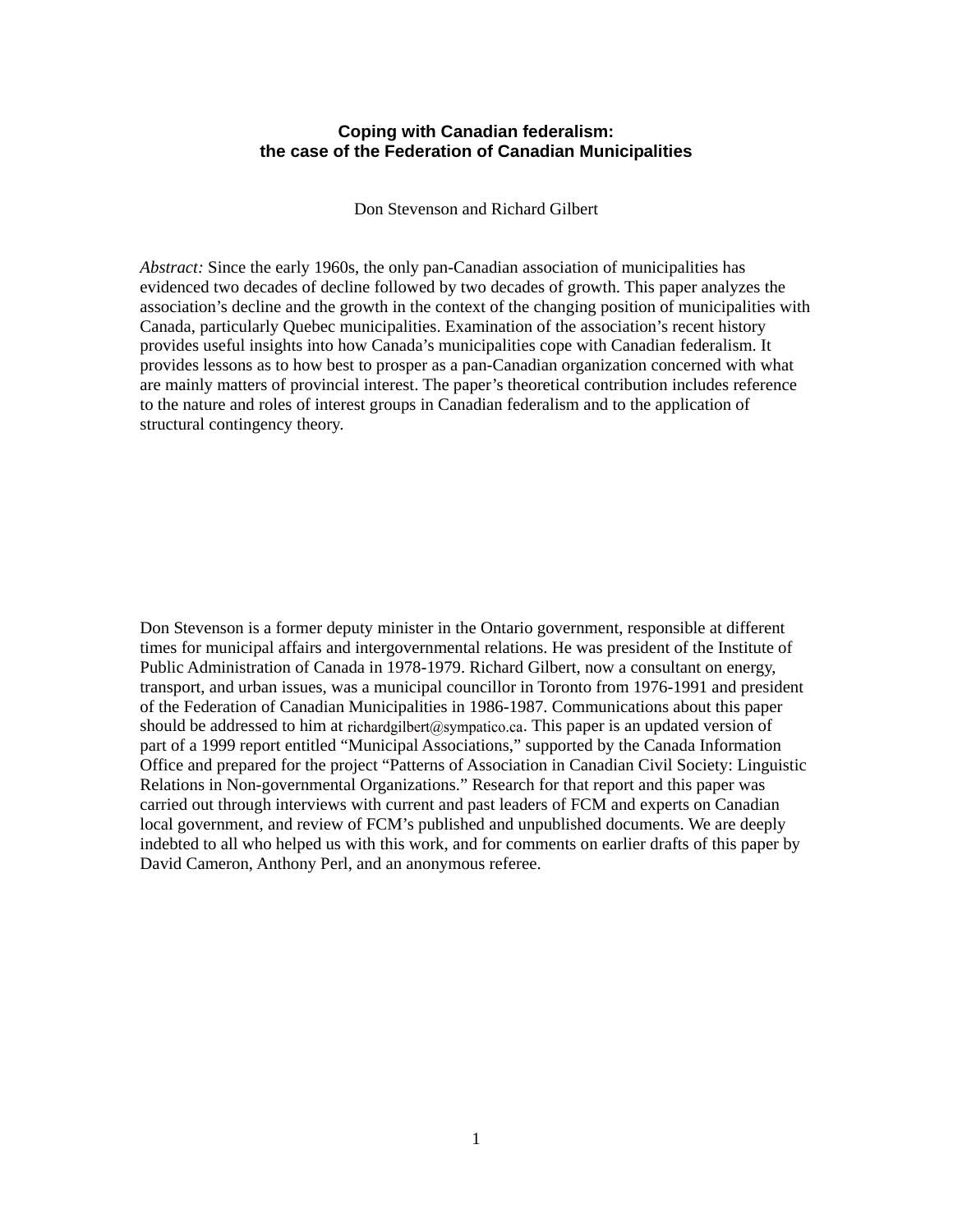In the mid 1960s, Meisel and Lemieux studied the Canadian Federation of Mayors and Municipalities (CFMM) as part of the research completed for the Royal Commission on Bilingualism and Biculturalism. (1) They examined how CFMM was coping with tensions in the Canadian federation and concluded it was not coping well, largely because it was failing to accommodate growing nationalism in Quebec. Today, criticisms of what is now the Federation of Canadian Municipalities (FCM) would more likely relate to a newer tension in the Canadian federation: that arising from the growing importance of the largest cities. This article discusses what happened between then and now, and concludes that while CFMM-FCM did not adapt well in the 1960s and 1970s, it has managed in the last two decades to play a constructive and increasingly successful role.

## **Municipal governments in Canada and their associations**

There were 3,726 municipal governments in Canada in March 2005, down from about 4,400 in 1997, mainly because of amalgamations in Ontario and Quebec, and from about 4,600 at the end of the 1960s. The structure and average size of municipalities vary widely from province to province, reflecting history and geography and the different ways provincial governments have exercised their constitutional control over local governments.

In most Canadian provinces, municipalities have a large degree of autonomous responsibility for most "hard" local services, including provision of water and sewage services, garbage collection and disposal, and roads. Larger municipalities and many smaller ones are also responsible for fire protection, policing, recreational activities, licensing and inspecting, planning and zoning, public transit and a range of community amenities. Municipal responsibility for social programs and services varies from province to province.

The prime revenue source for municipal governments in Canada is the property tax. Other locally generated revenue comes mainly from licences, fees, and user charges. Conditional and unconditional grants by provincial governments, the second largest source of municipal revenues, are declining in relative importance in most provinces with the progressive disentanglement of provincial-municipal responsibilities. In recent years some provincial governments have engaged in explicit sharing of what had been provincial revenue sources, e.g., gasoline and hotel taxes.

As Canada has urbanized (or, more precisely, "suburbanized'), and especially since the mid 1960s, provincial governments have changed local government structures from the forms originally established for more rural societies. Restructuring initially involved establishment of upper-tier regional or metropolitan governments for urban areas, particularly in British Columbia, Ontario, and Quebec. In the last two provinces, a more recent trend has been creation of large single-tier municipalities, with the present Cities of Toronto and Ottawa being conspicuous among many examples. (2) Elsewhere, single-tier local governments have remained the norm. As well, adaptations have been made to the traditional two-tier county systems in more rural areas.

Since 1990, several provincial governments have undertaken legislative changes to provide greater autonomy for municipalities, allowing action on local matters without specific provincial authorization. In spite of these moves towards more municipal autonomy—which followed fifty years of growing municipal dependence on provincial governments—local government in Canada remains heavily dependent on the legislative, program policy and financing decisions of provincial governments. All provincial governments have ministries primarily devoted to municipal affairs with responsibility for overall municipal legislation and the conduct of relations with municipalities. Most other provincial ministries in most provinces have programs that directly affect municipal activity.

Each province has had for several decades at least one municipal association whose main objective has been advancing the interests of its membership with the provincial government and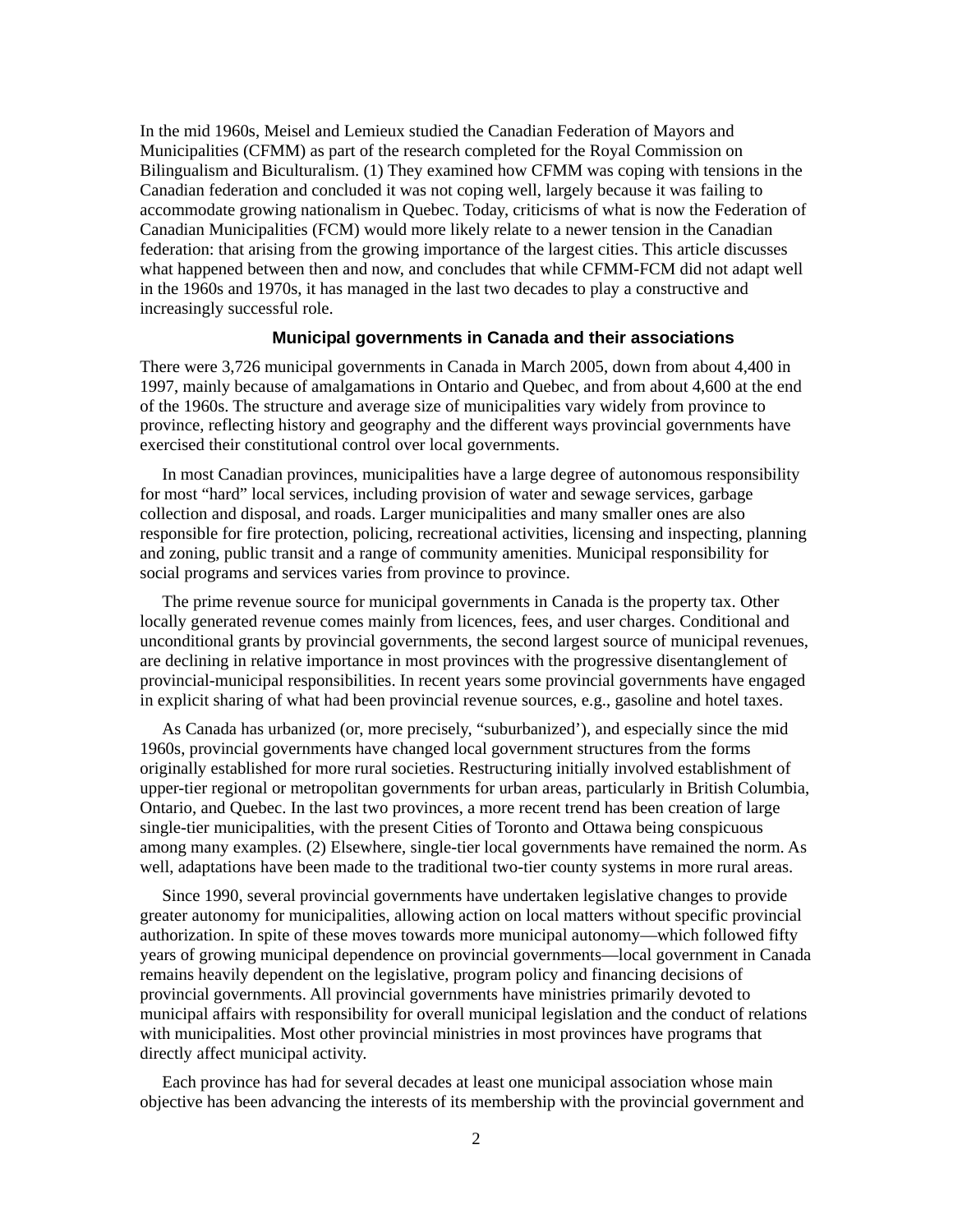agencies. Because larger and more urban municipalities have different points of view from smaller and more rural municipalities, some provinces have two or more municipal associations. In New Brunswick, Ontario, and Manitoba, there are separate associations for primarily francophone municipalities.

Some municipalities belong to more than one municipal association within their province. Some 1,100 municipalities belong to both a provincial association of municipalities and the national body, the Federation of Canadian Municipalities.

## **The Federation of Canadian Municipalities**

Canada's first national association of municipalities, the Union of Canadian Municipalities, was founded in 1901. It merged with the Dominion Conference of Mayors in 1937 to form the Canadian Federation of Mayors and Municipalities (CFMM). This was done in reaction to the financial crisis experienced by local governments during the Depression. CFMM was renamed the Federation of Canadian Municipalities in 1976 (Fédération canadienne des municipalities in French; FCM in both languages). (3)

FCM is not a federation of constituent associations but an association of 1,117 individual municipalities, including all the major cities in Canada. Seventeen provincial-municipal and territorial-municipal associations are affiliate members of FCM. (Appendix A to this paper provides a note on FCM's membership.)

FCM's prime purpose is to promote the advancement of municipal government in Canada. It serves as a forum for the exchange of views among elected municipal officials, acts as the representative of the municipal government viewpoint in Canada, and pursues specific issues of municipal concern with the federal government. It achieves these purposes through an extraordinarily active program of board and committee meetings, conferences, special workshops, seminars and other forums, production of policy papers and other publications, and, above all, representation to federal departments and agencies on programs and legislation that have a municipal impact. FCM acts as the representative of Canadian municipalities internationally and organizes programs of international co-operation among municipalities, as well as inter-municipal partnerships within Canada.

FCM is governed by a board of directors comprising 74 elected municipal officials, which for 2005-2006 includes 15 francophone directors and 22 directors from Canada's large cities. The board's executive committee comprises 14 members, including two or three from each of the five major regions of the country and one representing each of rural associations, northern associations, and large cities. The five national officers rotate among the five regions. For example, at any given time one and only one of the president, first, second or third vice-president, and past president is an Ontario mayor or councillor.

FCM's permanent staff of 120 is led by a chief executive officer (formerly executive director). About a third of the staff work in FCM's international office.

### **Two decades of decline**

A pivotal event in the history of CFMM-FCM was the withdrawal of Montreal's membership in 1961. It precipitated a vicious cycle involving loss of membership and loss of influence that lasted until 1982.

Meisel and Lemieux concluded that CFMM was not adapting well to Quebec's Quiet Revolution. Perhaps the most important of several contributing factors was the personality of long-time executive director George Mooney. He was described by Meisel and Lemieux as "a person of exemplary goodwill insofar as [English-French] relations were concerned." He "spoke both languages, assured the publication in both languages of the association's literature, and saw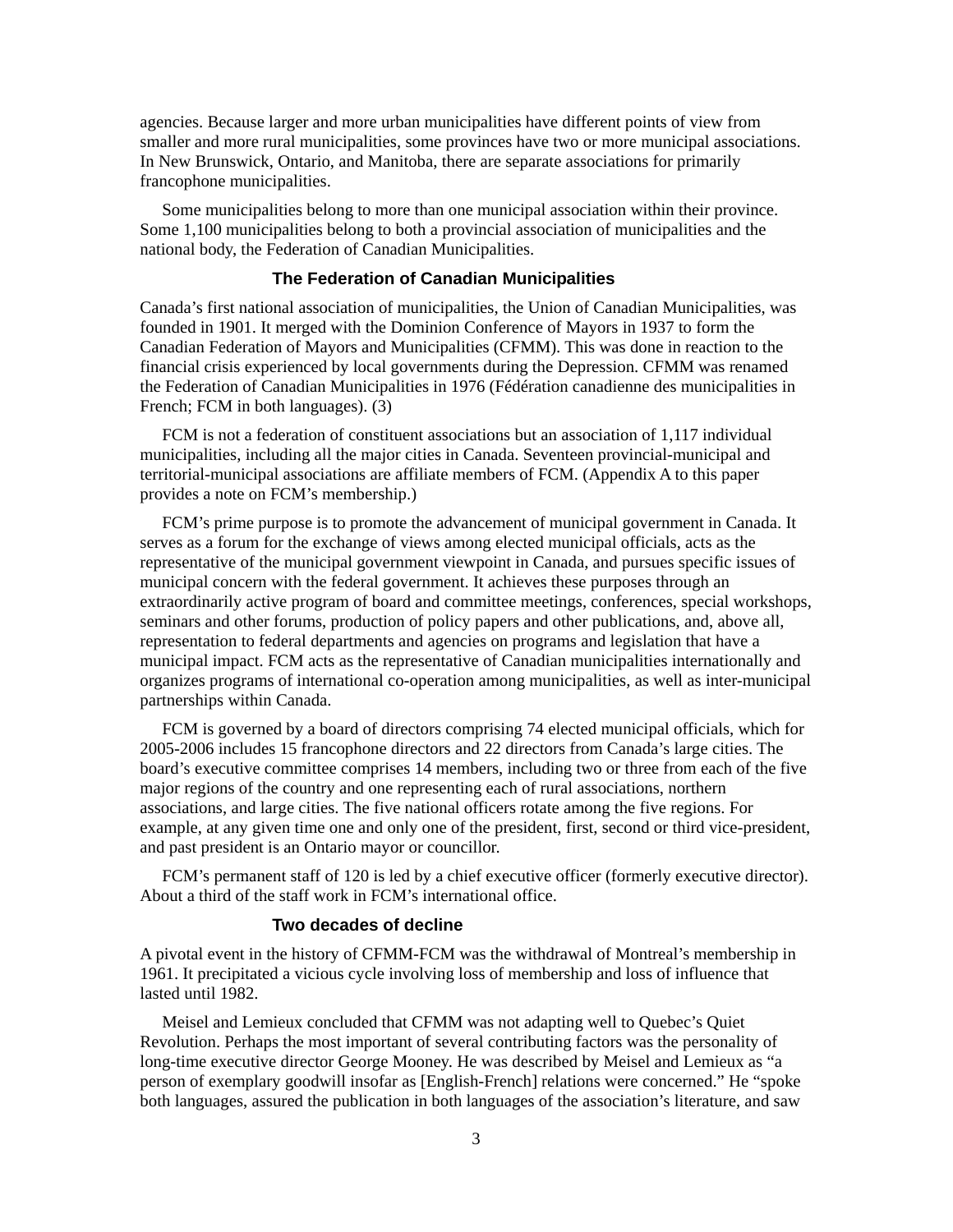to it that the Federation was one of the earliest pan-Canadian organizations to translate the speeches of its members at conventions. He was linguistically aware, but insensitive to the different objectives sought by members belonging respectively to the two ethnic groups and he therefore failed to perceive the need to alter his own centralist outlook and that of his Federation." (4)

Another factor was the growing unrepresentativeness of the leading francophone members of CFMM. They were, according to Meisel and Lemieux, "in their mid-sixties, on the whole, men of the old school, out of touch with much of what was happening in their own province." They were being replaced in their municipalities by "new mayors, caught up in the nationalism which made many Quebeckers wish to endow their provincial government with additional powers (often at the expense of Ottawa)." [5] The new mayors did not deny the usefulness of CFMM as a clearing house or research body, but they were more in tune with provincial imperatives than with the organization's continued pursuit of aid from the federal government.

The result was insensitivity within CFMM to the emerging quest for more provincial autonomy in Quebec and to the growing disinterest in securing better federal treatment of local government across Canada.

George Mooney died in 1965 after 27 years as executive director of CFMM. Several persons held the position between then and 1982. None was able to inspire the board of the day to address effectively the waning size and influence of the organization. Membership loss became particularly pronounced during the 1970s. At the lowest point, in 1981, only 176 municipalities belonged, compared with over 300 in the 1960s and more than 1,000 today.

CFMM's rapid loss of membership during the 1970s—of municipalities of all sizes—was in part due to its perceived closeness to the Ministry of State for Urban Affairs (MSUA), established by the federal government in 1971 in response to growing North American concern about the condition of cities. MSUA upset just about everyone except interested academics and CFMM. It irritated provincial governments because of intrusion into what was constitutionally a provincial domain (chiefly Quebec) or because it had little influence in Ottawa. It nevertheless upset other federal departments, for example transport, because of intrusion into what had been longstanding relations with municipalities on specific issues such as railway crossings.

MSUA fuelled municipal aspirations for increased autonomy and for larger shares of public funds by organizing three so-called tripartite conferences (in Toronto in 1972, Edmonton in 1973, and Montebello, Quebec, in 1976). The second of these conferences led to establishment of the Task Force on Public Finance, chaired by John Deutsch. The report of the Task Force was a seminal account of how public finance had changed in Canada. (6) According to the response of what was now FCM, entitled *Puppets on a String*, the report's data pointed to imminent municipal decline across Canada, a consequence of insufficient funding and undue dependence on provincial governments. (7) Led by Quebec, the provincial governments declined to participate in the Montebello meeting.

These events heightened concern about FCM's effectiveness. At the 1976 annual conference, held in Vancouver, the organization's president said FCM "suffers from a credibility gap". An October 1976 report for the Toronto-based Bureau of Municipal Research characterized FCM as "feeble and ineffective" but nevertheless worth saving. (8)

It was not merely the positions FCM was taking. Its acceptance of financial support from MSUA was seen as compromising. CFMM-FCM was seen as pushing that minister's agenda rather than its own, even though in many respects the agendas were similar.

Leading figures within CFMM had responded to the evident decline in CFMM's membership and influence in the early 1970s. The organization was restructured in 1972 to ensure the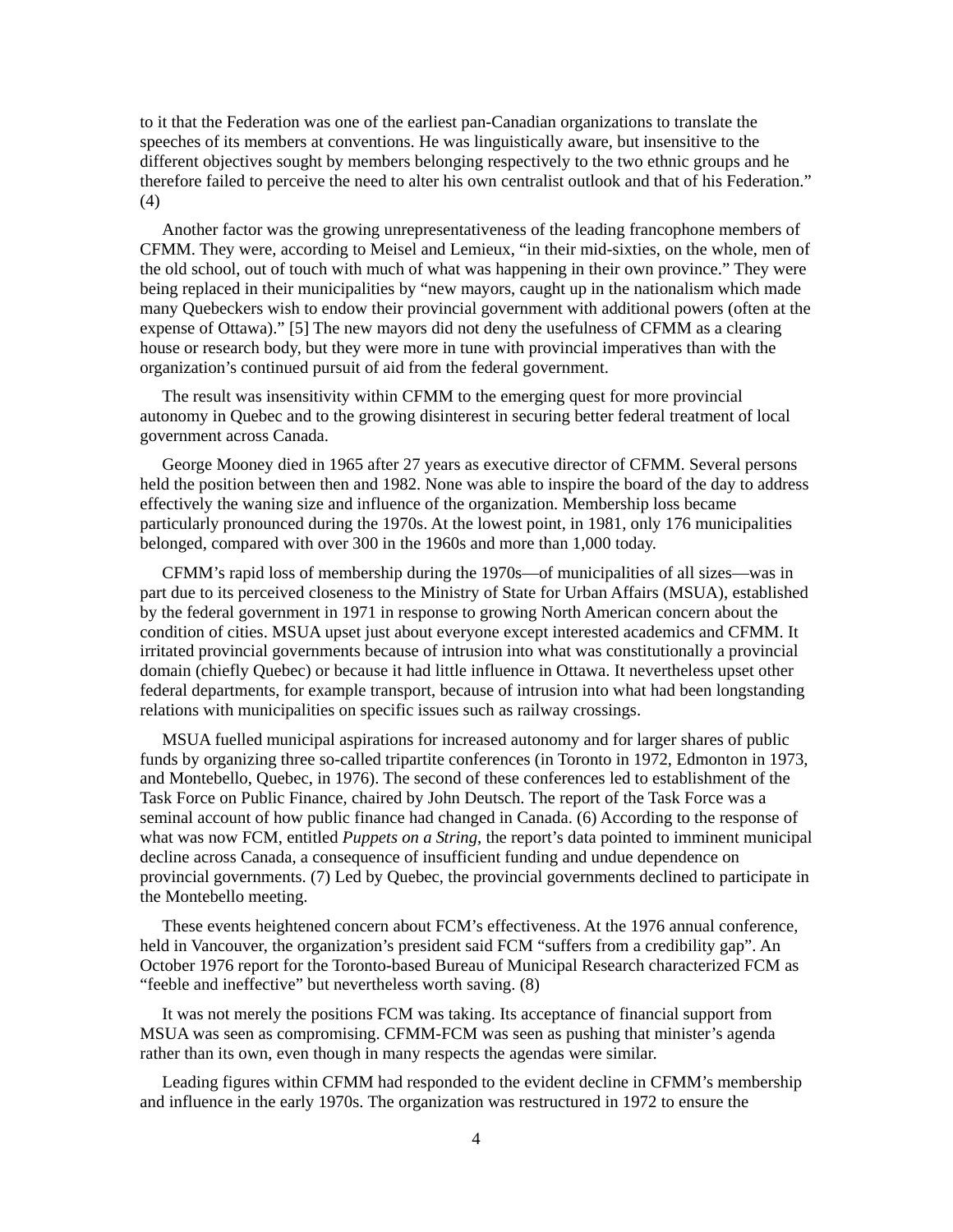representation of larger municipalities on the board of directors. It did not work. A further reorganization in 1973-74 sought to strengthen understanding of federal-provincial-municipal interactions across Canada. This did not work. The Municipality of Metropolitan Toronto seconded staff to buttress the increasingly cash-strapped organization. The result may have been to retard the demise of the organization, but Metro's dominance was resented, and internal morale problems worsened.

FCM's only ally, MSUA, went into decline in the late 1970s. Its crowning achievement was the organization of the United Nations conference known as Habitat I, held in Vancouver in 1976. The conference's focus on housing set the scene for the federal government to limit its exposure to ever-contentious urban issues by narrowing its involvement to housing. The troublesome MSUA was disbanded and essentially absorbed by CMHC. The role of CMHC in program delivery petered out in the 1990s.

A new round of soul-searching in the late 1970s resulted in an unpublished 1980 proposal by consultant Eric Hardy that FCM should become a federation of provincial-municipal associations. The proposal found support only in Quebec, perhaps because its thrust was compatible with the Quebec government's position that its municipalities should not deal directly with federal entities. The Hardy report, designed to renew FCM, had the perverse effect of further fuelling dissent among the dwindling band of members. At one time, the only suggestion for positive action on the matter was that board members visit Washington D.C. to see how things were done there. The organization's nadir had been reached.

Considerations of the membership structure were crowding out attention to the real problems faced by FCM: its ineffectiveness and lack of a clear and acceptable mission. An unpublished 1980 report entitled *Management and Planning Capabilities in Small Municipalities*, prepared for FCM by consultants Woods Gordon, included the following:

"The Federation of Canadian Municipalities was rarely mentioned in discussions on the future roles of municipal organizations. FCM was often regarded as absent from the scene, unrepresentative of the small municipalities or a great disappointment in terms of its effectiveness. Some respondents could not think of a specific achievement or major position put forth by FCM. Others suggested that FCM's primary role should be in constitutional matters. One group of respondents indicated that FCM had failed as a "federation" and operated as yet another association without a clear mandate and a resource base.

"FCM has little force or presence, in the eyes of senior provincial and territorial officials. [It] is either:

- a) little known in terms of its mandate, activities and achievements, or
- b) regarded with some disappointment as a real "federation', as a body truly representative of small municipalities or as an effective association in lobbying, research and bringing about change." [9]

By 1981, the internal Task Force on Fees and Constitution, which had commissioned the Hardy report, had gained a new chair, Mayor Cecil Purves of Edmonton, immediate pastpresident of the organization, and a new consultant, University of Alberta political scientist John Kenwood. It became the Task Force on the Future Constitution, Structure, and Functions of FCM. In its work, the Task Force focused on what should be FCM's functions.

The Task Force sought to meet four objectives: (i) identify the major concerns of municipal governments across Canada; (ii) translate the concerns into goals for FCM; (iii) determine which services members and the provincial associations wanted FCM to provide; and (iv) work out what would be the best methods of reaching the goals and providing the services.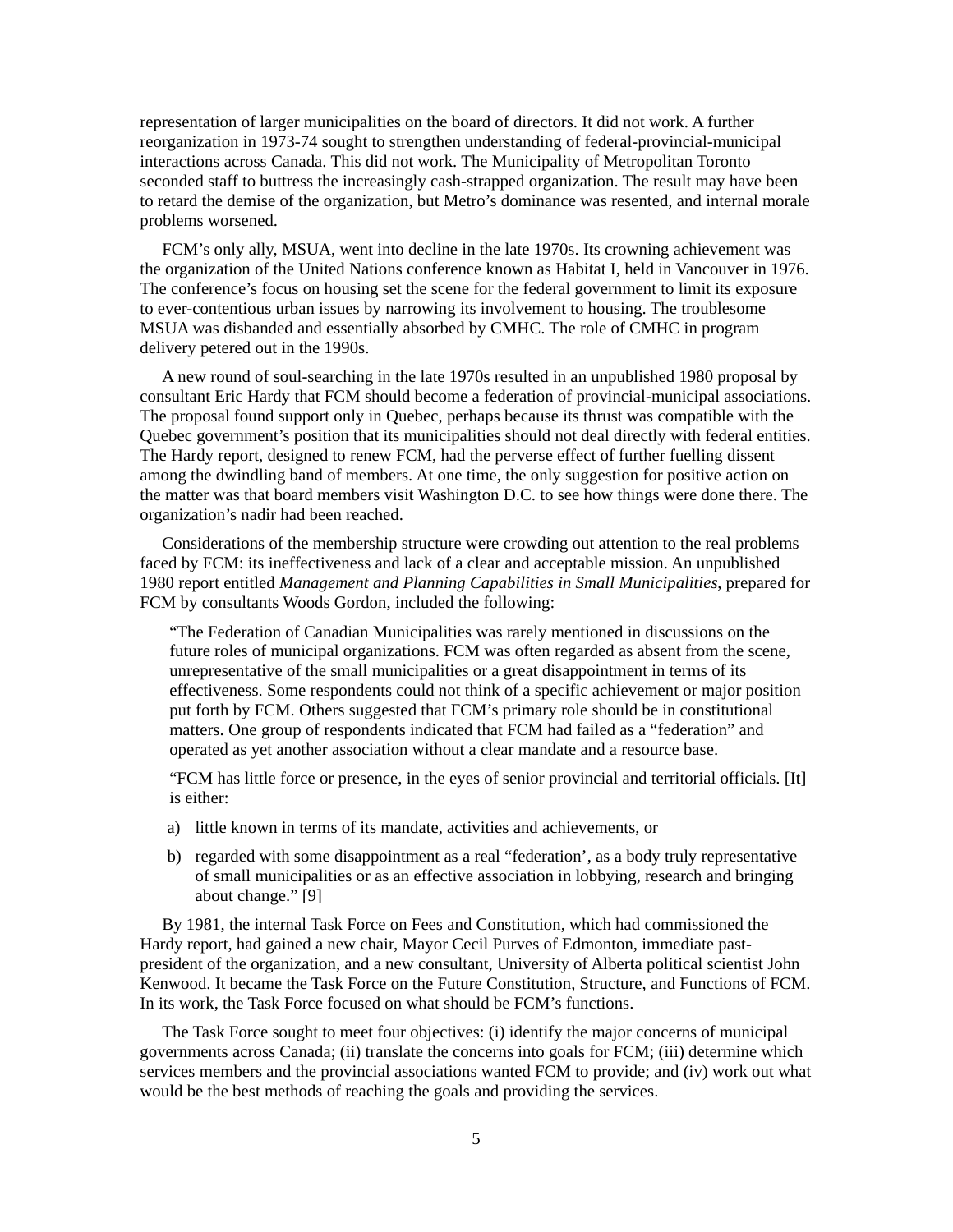The main tool used in meeting the objectives was the *Municipal Action Survey*, which sought answers from FCM members to 24 questions. Question 5 asked about the possible roles of FCM in dealing with municipal concerns. Survey results suggested that FCM should, in order of priority:

- a) Direct more energy to lobbying at the federal and intergovernmental levels on municipal matters (particularly to achieve greater flexibility in federal policies and programs).
- b) Achieve formal representation for municipalities on federal and intergovernmental policy-making and administrative bodies.
- c) Improve FCM's function as a national forum for the exchange of views and information among municipal officials.
- d) Provide centralized information and policy research facilities.
- e) Provide better consultation services for members in their dealings with federal and intergovernmental agencies.

Conspicuously absent from this list were the two main objectives of CFMM-FCM over the previous two decades: securing more funds for municipalities and securing constitutional recognition. Securing more funds found an echo in the first of the above objectives, but with an emphasis on ensuring flexibility rather than on more funding overall. Constitutional recognition and tripartism found an echo in the second objective, but it was more a question of municipalities being heard than gaining increased status.

John Kenwood first presented the *Municipal Action Survey* results at the March 1982 meeting of FCM's board of directors. At the same meeting, the board adopted its executive committee's recommendation that James W. Knight be hired as executive director.

The March 1982 meeting happened at a time of great constitutional significance for Canada. The agreement among nine provinces that led to patriation of the constitution had been struck in November 1981. The replacement of the *British North America Act* with the *Constitution Act* which included the new *Charter of Rights and Freedoms—*was proclaimed in April 1982, without the consent of the Quebec government. Municipalities in Canada retained the same subordinate status under the *Constitution Act* as they had under the *BNA Act*.

The November 1981 deal closed the door on municipal aspirations for recognition in the constitution as a level or order of government. The matter was off the agenda, freeing FCM to focus on matters of more interest to members across the countries and of less potential controversy within Quebec.

### **Two decades of growth**

Nineteen eighty-two was a pivotal year for CFMM-FCM in that membership had fallen in most years of the previous two decades, and was to increase in almost every year of the subsequent two decades. In retrospect, Knight's appointment was an obvious turning point, but several other factors may well have contributed.

Although membership had continued to fall in the period before 1982, there were signs that support for FCM by remaining members was strong. The annual conference in Halifax in 1980 set a record for attendance, with representation from three quarters of the membership and a delegate count that was 24 per cent above that for the previous year. Halifax is usually one the most popular annual conference locations—the 1988 and 1999 conferences there also set attendance records—but the degree of participation in the 1980 event was nevertheless extraordinary considering the apparent disarray of the organization at the time.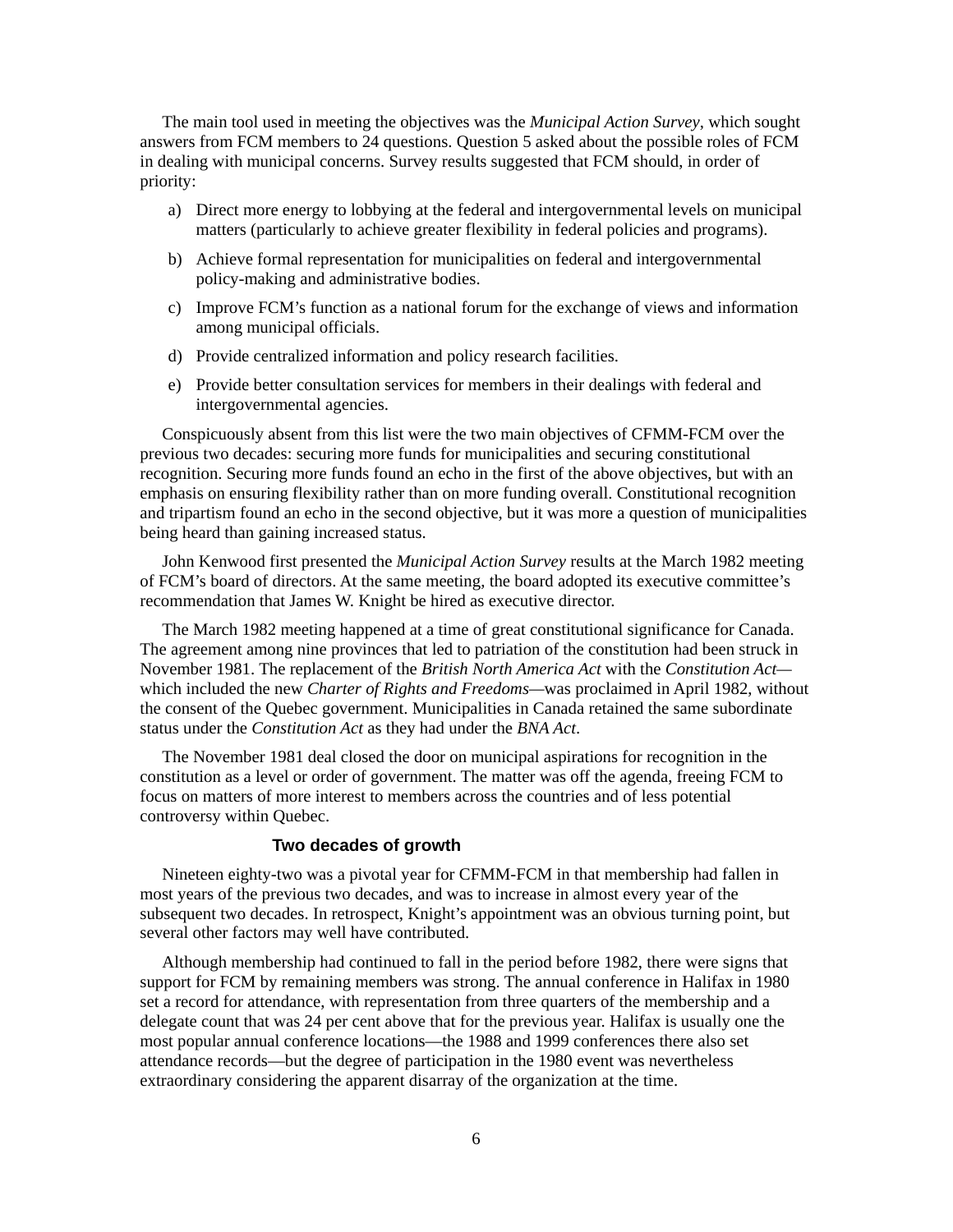FCM was finding its raison d'être. The direction indicated by the results of the *Municipal Action Survey* was clear: focus on delivering value to members rather than on fruitless and divisive quests for constitutional recognition or on arcane rearrangements of the membership structure.

Another factor was the enthusiasm and skill of members of FCM's board of directors. The board was especially well led by the then Mayor of Quebec City, Jean Pelletier, who was president of the organization during the critical year between the annual conferences of June 1982 and June 1983. An aggressive and effective membership campaign was launched that reached into every part of the country, set clear targets, and made good use of existing members. Several larger municipalities helped the campaign by contributing additional funds beyond their membership fees. The president was able to report to the 1983 annual conference that FCM had experienced its first net gain in members since 1975: 25 new or returning members, but still 15 withdrawals.

Membership increases continued. By the fiftieth anniversary of the founding of CFMM in 1987, FCM had almost 350 members now including the City of Montreal. Jean Drapeau, the Mayor of Montreal who had taken the city out of the CFFM in 1961, had retired in 1986. Among the first acts of his successor, Jean Doré, was leading the new council to rejoin FCM. This was no federalist gesture—Doré had been Réné Lévesque's press secretary—but rather a practical move that acknowledged the continuing importance of the Government of Canada for Montreal and the advantages of dealing with that government through a strong municipal organization as well as through the provincial government.

Part of the attraction of FCM for the City of Montreal was the emergence in this period of the Big-City Mayors Caucus within FCM. It met the need of the mayors of Canada's dozen or so largest cities to meet regularly, share common problems and approaches, and apply collective pressure as required on matters such as gun control (more an issue of the late 1980s) and homelessness (an issue of the 1990s). Although FCM's Big-City Mayors Caucus has served the mayors well—and also served FCM well in that it has sustained the organization's membership its actions have brought their own problems. For example, pressure by the mayors for federal action on social policy issues can run counter to Quebec's insistence that such matters are entirely a provincial prerogative and, as a consequence, put the mayor of Montreal in a difficult position. (The Big-City Mayors Caucus now has 22 members.)

Several other matters of significance for FCM happened during 1986-1987. As a symbol of its intention to continue and grow, the organization gained a permanent headquarters with the purchase and renovation of a prestigious and now entirely functional historic building in Ottawa's Byward Market area. CFMM had moved its headquarters from Montreal to Ottawa in 1967, after having established a branch office there in 1960. The organization had been in several rented premises since the move.

FCM's International Office was established in 1987 as a major operation with a budget that at times has exceeded that of the rest of the organization's activities. The proposal for the International Office was debated across three meetings of FCM's board during 1986-87. Opposition came chiefly from Quebec members. They were concerned that money flowing from the federal government for international activities could resurrect the earlier-held view that the organization was an arm of the federal government. There was also the matter of a Quebec statute that forbade acceptance of federal funds by Quebec municipalities, even to facilitate the sharing of Quebec's municipal expertise with cities in developing countries. These difficulties were addressed to the satisfaction of all concerned, including the Government of Quebec, and Quebec municipalities began to participate with municipalities across Canada in what has become an extensive program of international municipal cooperation.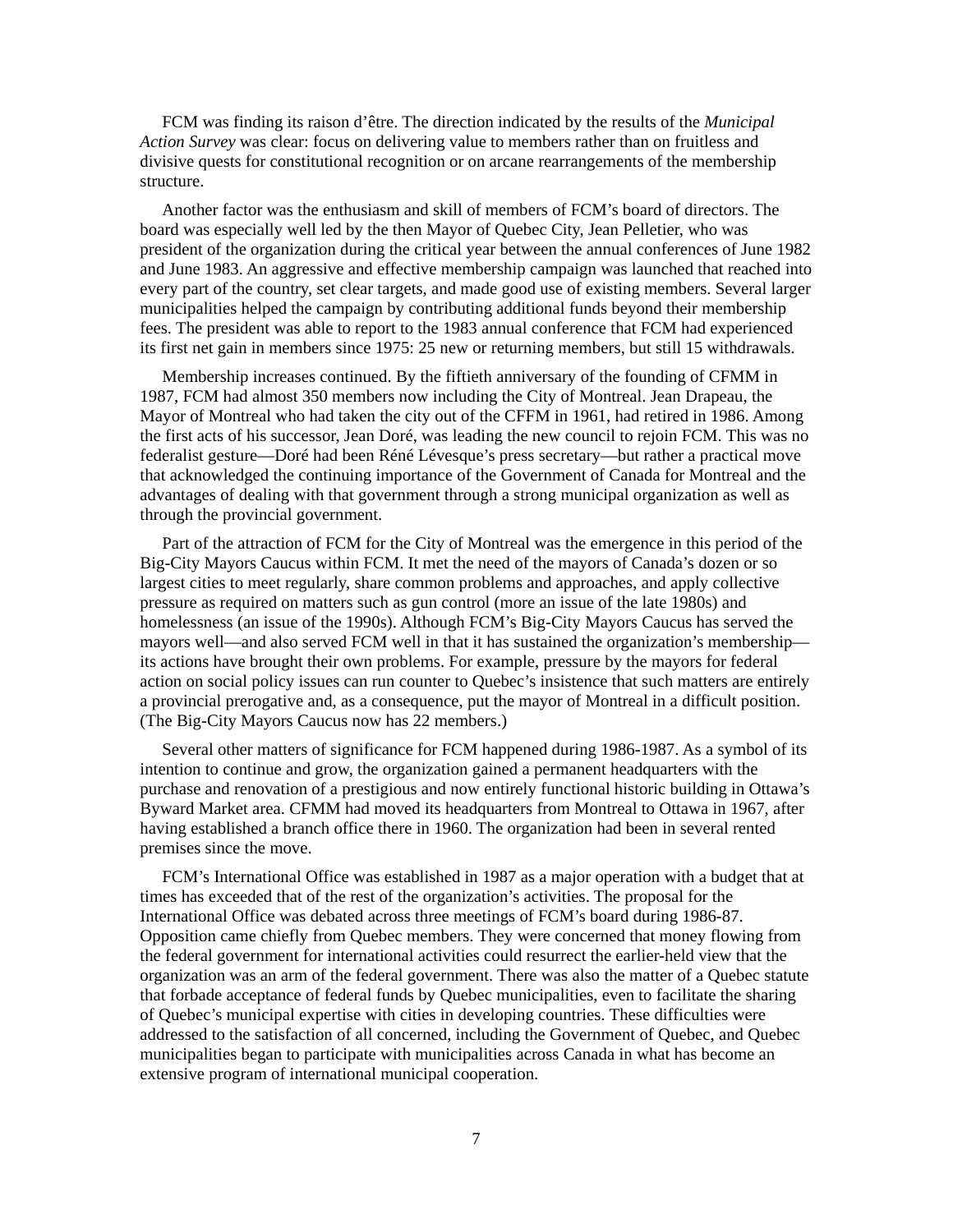Permanent headquarters and an international office were useful symbols of permanence, but it was the practical gains that FCM was able to point to that made for successful recruitment of members.

Most important in terms of demonstrating FCM's strength was its success in the late 1980s in negotiating a 57-per-cent rebate in municipal liabilities for the forthcoming Goods and Services Tax (GST). This meant in effect that municipalities paid three per cent rather than seven per cent on most of their purchases. The rebate saved municipalities more than \$500 million annually. It would not have happened without FCM, which moved quickly to include this success among the examples of the benefits to municipalities from having a national organization.

Other successful negotiations with the federal government concerned prevention of threatened increases in licence fees for the radios used by municipal operations and of a threatened end to the preferred status of creditor municipalities under the *Bankruptcy Act*; the end of overcharges by railways for the maintenance of grade crossings; and reductions in postal rates for the bulk mailing of municipal tax and utility bills.

In the mid 1980s, FCM organized a survey of the condition of Canada's municipal infrastructure. The survey, conducted by works commissioners across Canada, showed that a large backlog had developed in the maintenance and renewal of local roads, bridges, and water and sewer systems. Several causes were identified, including inadequate planning on the part of municipalities and counterproductive funding arrangements on the part of provincial governments. Whoever was to blame, there clearly needed to be an infusion of funds to allow for a catching up of maintenance work. FCM argued that there was a clear federal interest in ensuring that something as fundamental as the nation's infrastructure be kept in good order.

FCM's campaign for an infrastructure program was unsuccessful during the 1980s, one of the organization's few failures after 1982. The campaign was renewed during the 1990s and was eventually implemented in two phases, with FCM playing a key role in their design and implementation. FCM was able to help channel federal funding to municipalities across Canada in a manner that avoided the opposition of the provinces. A later success has been the Green Municipal Funds program, for which the federal government has given FCM \$250 million to support municipal government action to cut pollution, reduce greenhouse gas emissions and improve quality of life.

FCM's large increase in membership during the 1980s, its numerous successes, and its growing reputation for effectiveness allowed the organization to survive the early 1990s, which were some of the most difficult years for municipalities in Canada. The main problem was a major recession in most parts of the country, the deepest since the 1930s. The recession's impact on municipalities was exacerbated by systematic additions to their financial responsibilities resulting from cutbacks in provincial transfers and downloading of service responsibilities. For FCM (and the other municipal associations) there was an additional problem posed by amalgamations and consolidations, which tended to reduce the numbers of municipal members and, in some cases, the income from membership fees. Notwithstanding the numerous difficulties, FCM continued to gain net membership during the 1990s and into the new century.

In the last two decades, FCM has overcome most of the earlier criticisms related to the role of the French language and of Quebec representatives in the organization. Within the administration of FCM, the two official languages have become essentially equivalent. French is heard at FCM's offices almost as often as English; no official documents are in one language only. At conferences, workshops, and board and committee meetings, the predominant language is English, reflecting the balance of the languages within Canada, but simultaneous interpretation is almost always available, and French is used readily. The acid test has been the presence over the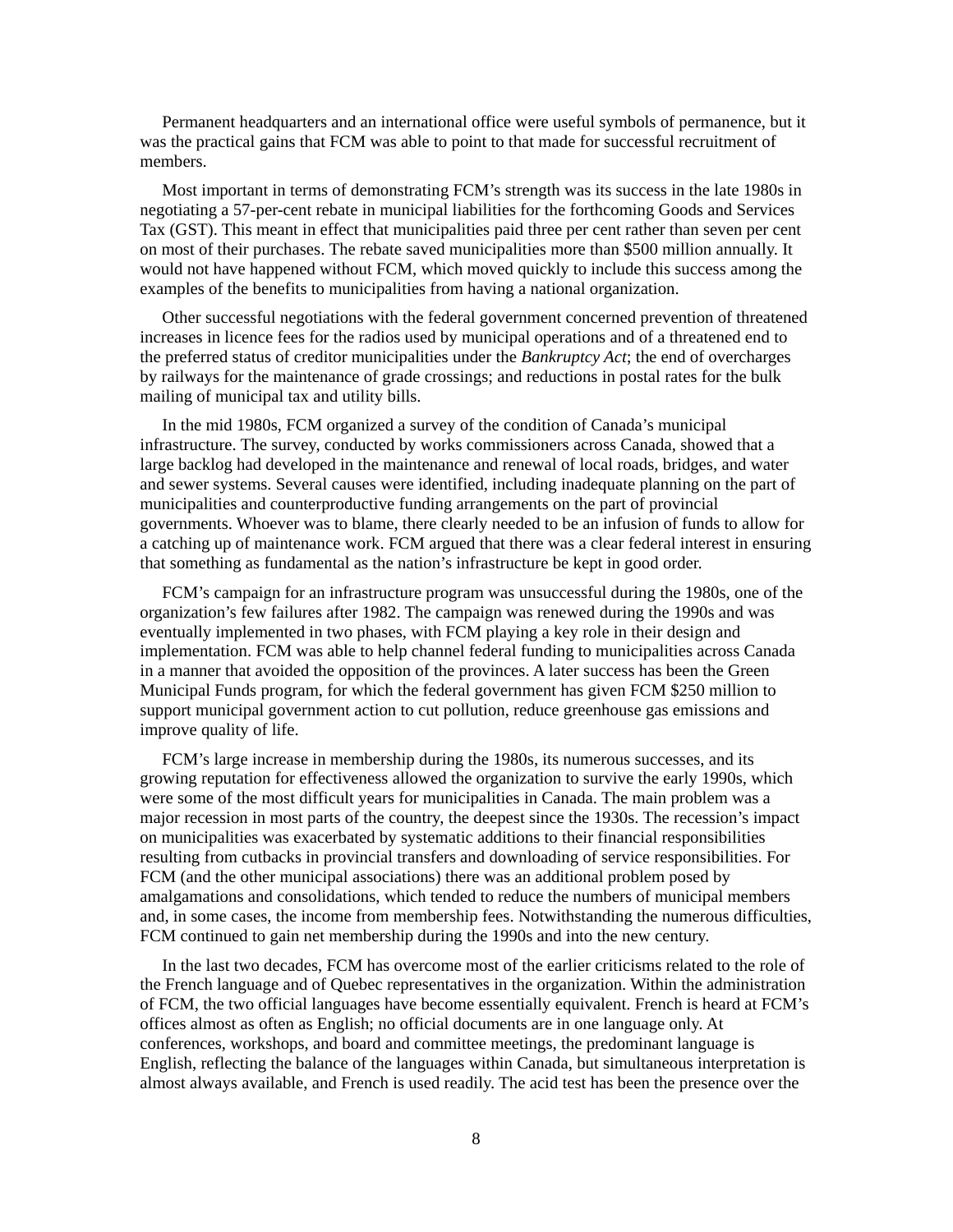last several years of one or more unilingual francophone members of the board of directors who have felt a high level of comfort when participating.

A unilingual francophone councillor would have been unlikely to have sought membership of FCM's board before the mid-1990s. Had it happened, it is doubtful the comfort level would have been as high. There is still reluctance among Quebec mayors and councillors to put themselves forward for board membership, for language reasons, but the reluctance manifestly lessens with the passing years.

Part of the comfort level of Quebeckers with FCM arises from the structure of the organization. One of its five table officers is always from Quebec. In one year, a Quebecker will be third vice president, in the next year, second vice president, and so on through first vice president, president, and past president, with slight adjustments for the timing of municipal elections and other matters. The current relative regularity of accession of Quebeckers to the FCM presidency—Quebec presidents, all francophones, were elected in 1978, 1982, 1987, 1992, 1998, and 2003—is in sharp contrast with the previous few decades, when Quebec presidents of CFMM were elected only in 1953, 1962, and 1971 (again all francophones).

Matters of Canadian dualism other than language have rarely raised themselves in FCM's discussions in recent years. The leadership of FCM has become skilled at focusing the attention of the organization on matters of concern to municipalities throughout Canada. The everyday predicaments of Quebec municipalities are hardly different from those of their counterparts in Nova Scotia, Saskatchewan or British Columbia. Once the mission of FCM had been clarified in the early 1980s, it became much easier to steer activity away from matters that invoke the differences between Quebec and the rest of Canada and towards areas in which Canadian communities face similar challenges.

#### **The role of the executive director**

James Knight became executive director in 1982 (now titled chief executive officer) and FCM has prospered since then. The personality and skill of the executive director of an organization such as CFMM-FCM are profoundly important, but there are other factors at play too.

It may be reasonable to argue that in 1982 the organization had nowhere to go but up. Membership was down, perhaps beyond the point of viability, morale was low, the organization had had no recent successes, and there seemed to be none on the horizon. The leaders of the organization saw the absolute necessity of a turn-around, and that it had to be based on a more acceptable definition of FCM's objectives and on an aggressive membership campaign. Knight was hired to implement what the Board had already set in motion, in part for his evident skills, but mainly because a fresh face was needed for the organization.

Knight soon proved himself to be a master organization builder with unusually well-developed sensitivities as to the nuances of both Canadian federalism and the aspirations of municipal governments. As an organization builder he saw the need for members, members, and more members. They would come, above all, through visits by representatives of member councils to non-member councils at which the many advantages of membership could be explained. This meant having a strong case and strong staff support, both of which Knight supplied. He also saw the need for symbols of permanence—hence the move to purchase the present headquarters building—and for a major expansion of activities, hence the establishment of the International Office. Above all he saw the wisdom of ensuring that the board of directors felt it was leading the organization, not the executive director.

Knight's handling of Quebec issues was especially deft. He understood well that Quebec was not like the other provinces, and he understood equally well just how far this view was shared in the rest of Canada. The strength of the opposition in Quebec to establishing FCM's International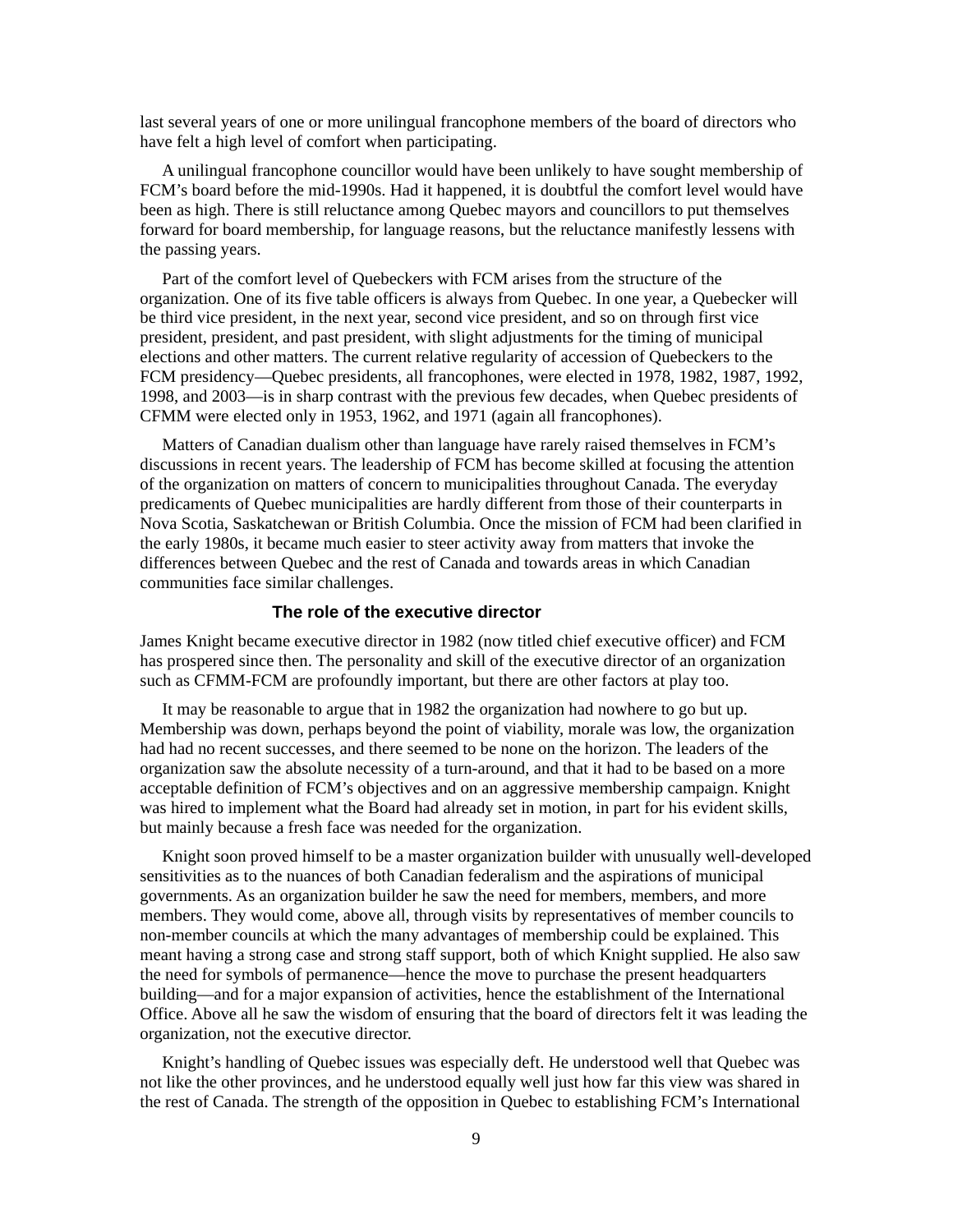Office provided a powerful lesson, if one was needed, as to how matters concerning Quebec had to be handled.

Knight also engaged the federal government with skill. Without a single federal department with responsibility for municipal or urban issues, the leadership of FCM, and in particular the executive director, requires considerable understanding of which of the many levers to pull in Ottawa and when and how far they should be pulled. A dozen or more departments must be monitored with economy and sophistication, as well as numerous federal service-providing agencies such as the Post Office and regulatory agencies such as the Canada Radio-Telecommunications Commission. Not the least important is the need to follow closely the activities of parliament and its many committees. In addition, Ottawa is a prime focus of a large number of other bodies whose activities have an impact on municipalities.

Having said this in Knight's favour, we should note that FCM was unusually ready for growth. Comparable organizations—e.g., the Union des municipalités du Québec—grew at this time. The growth may have been greater with Knight that it might have been with another executive director, but FCM would surely have grown, or died.

Knight's particular value to FCM was during the 1990s, when fierce storms buffeting Canadian municipalities were weathered. The strength and effectiveness of the administration he had built during the 1980s, led by what was now an extremely experienced leader, were invaluable to FCM. The combination enabled the organization to thrive in difficult times, although it has attracted some criticism that the organization has become overly prudent and cautious. The robust survival of FCM during the difficult 1990s made it possible to think about new roles for the organization.

Also significant, and in considerable measure due to Knight's skills, is the continuing satisfaction of the largest municipalities with FCM at a time when they are leaving provincialmunicipal associations. Toronto is no longer a member of the Association of Municipalities of Ontario. Montréal and Longeuil have left the Union des municipalités du Québec. All remain members of FCM. Smaller municipalities are also satisfied with FCM; they have comprised most of the recent increases in membership.

## **Analysis and conclusions**

#### **Lessons learned: structure and process**

In their introduction to the 1998-1999 State of the Federation report of the Queen's Institute of Intergovernmental Relations, Lazar and McIntosh concluded that solutions to Canadian issues are more likely to be achieved through "low politics" rather than the "high politics" of national constitution or tax-sharing negotiations. (10) FCM has done just that, switching from the "high politics" of the 1970s to the pragmatism of the 1980s and the 1990s.

FCM in the 1970s tried to negotiate with the federal and provincial governments on the macro level on the highly symbolic issues of the constitution and overall revenue sharing. As Skogstad and Coleman might have predicted in their analysis of interest groups and public policy, (11) such negotiations led to much symbolic posturing with few positive results for the municipal sector. FCM became involved in the constitutional exercise with a position contrary to that of Quebec and to a lesser extent, that of the other provinces. The attempt by FCM to involve itself and the municipalities—when the federal government and the provinces were focused on trying to find an accommodation between Quebec and the rest of Canada—was doomed to failure.

The eleven negotiating governments were at the same time trying to fend off demands by other groups, such as aboriginal and women's organizations, to play a direct role in the constitutional process. To have allowed these groups or the municipalities into the constitutional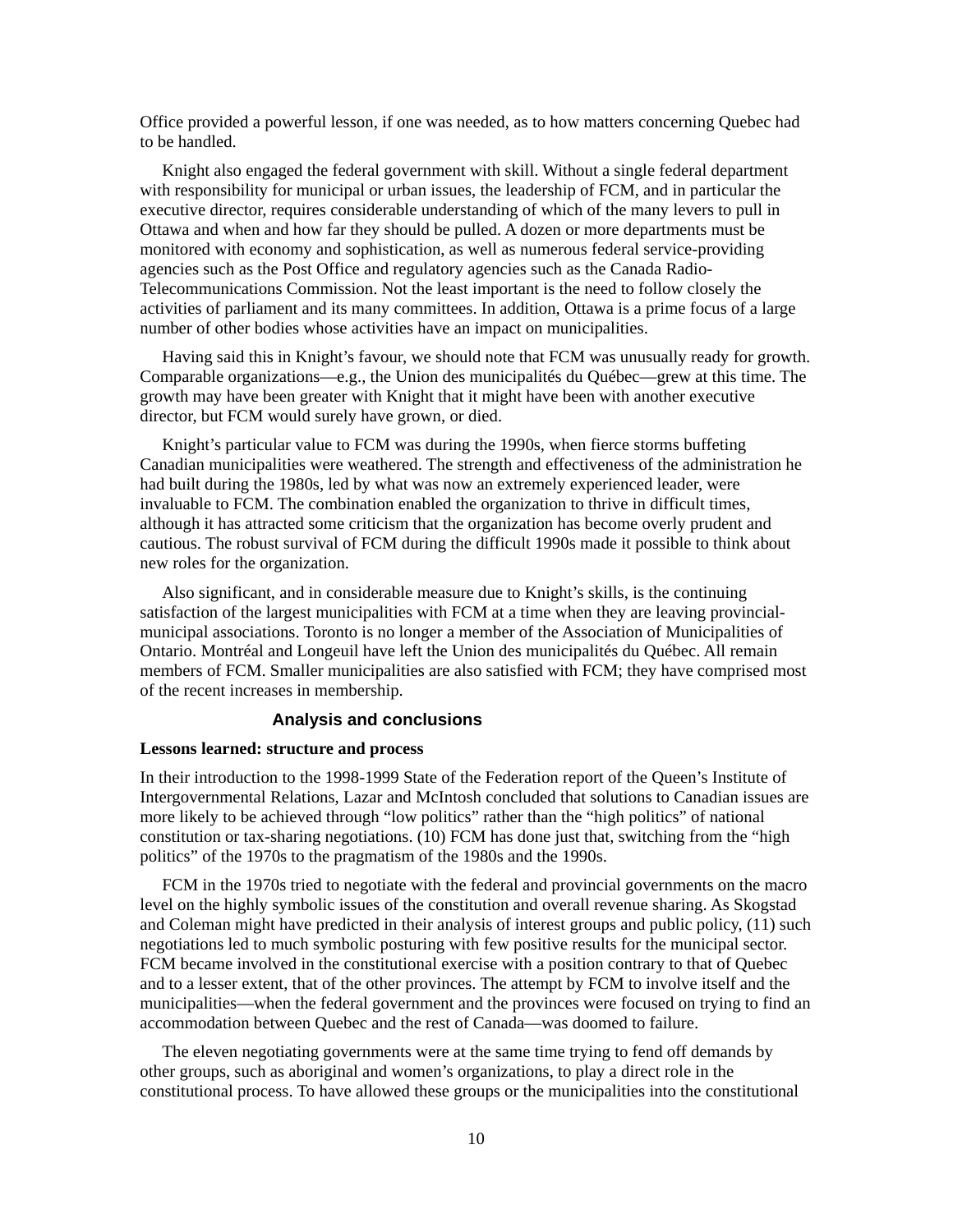process would only have magnified the difficulties of trying to find an accommodation with Quebec. Thus, the constitutional venture by the FCM was essentially undertaken without allies among federal and provincial governments. Although the venture may have had the marginally beneficial impact of raising the profile of the FCM, it undermined the FCM's position with the provincial governments, the municipal associations in Quebec, and with many of its own members, especially in Quebec.

Much the same result came from the FCM's emphasis through the trilevel negotiations on federal-provincial-municipal revenue sharing. The FCM had no allies among the federal and provincial governments on this issue —not even the Ministry of State for Urban Affairs—and no beneficial outcomes resulted for the municipal sector.

When FCM began to switch its policy priorities in the 1980s to, in Coleman and Skogstad's term, the meso level, by negotiating on sectoral issues, and when the provincial associations of municipalities restricted their lobbying efforts to provincial governments, they all began to obtain more productive results. By concentrating in the 1980s and 1990s on issues where the federal government had direct responsibility and could act pragmatically—e.g., the GST and payments in lieu of federal taxes—FCM succeeded in negotiating direct benefits for its members and for the entire municipal sector. In the case of the municipal infrastructure program in 1994, FCM was able to assist the federal government with the implementation of a campaign promise in a manner that avoided the opposition of the provinces and yet was of great benefit to its members. In the case of municipal international cooperation programs, FCM has been able to use its expertise and legitimacy to help deliver a program that the federal government would be unable to undertake directly without opposition from Quebec and other provinces.

By declining to become involved in matters within provincial jurisdiction, the FCM has adapted itself to the changing political context in Canada. It has assisted in reaping the benefits set out in Coleman and Skogstad—of a disaggregation of the state and a new form of governance in which more public policy decisions are made at the local level, often involving nongovernmental actors.

With FCM no longer focusing on constitutional battles, provincial associations of municipalities have been able to engage more constructively with provincial governments in the definition of new frameworks for provincial-municipal relations and more autonomous roles for municipal governments. Beginning with Alberta's *Municipal Government Act* of 1992, many provinces have adopted or are now adopting, in collaboration with municipal associations, municipal legislative frameworks akin to constitutional charters. The FCM did raise once more its continuing concern for different wording concerning municipal governments in the constitution at the time of the Charlottetown Accord in 1992, but the matter was not pressed strongly.

Along with the decentralization of power in the Canadian federal system, there has also been a trend within governments away from departmentalized decision making and towards more overall institutionalized decision making. This has had a profound impact on most provincial associations of municipalities, although perhaps not as much for the FCM. In the provinces it has put a premium on the ability of an association to monitor, influence and adapt to overall government policies and central government agencies. The reduction in the importance of conditional grants and departmental legislation affecting municipalities has reduced the influence in provincialmunicipal bargaining of sectoral or professional organizations. In several provinces—Ontario is the prime example—amalgamations of municipal associations have occurred with the result that the combined association has had a greater impact on overall provincial policies and programs.

Unlike many other national organizations, FCM has not only held together but has strengthened since the 1960s. It has changed from an organization within which English was the rule, with some bilingual services, to an almost completely bilingual organization in which a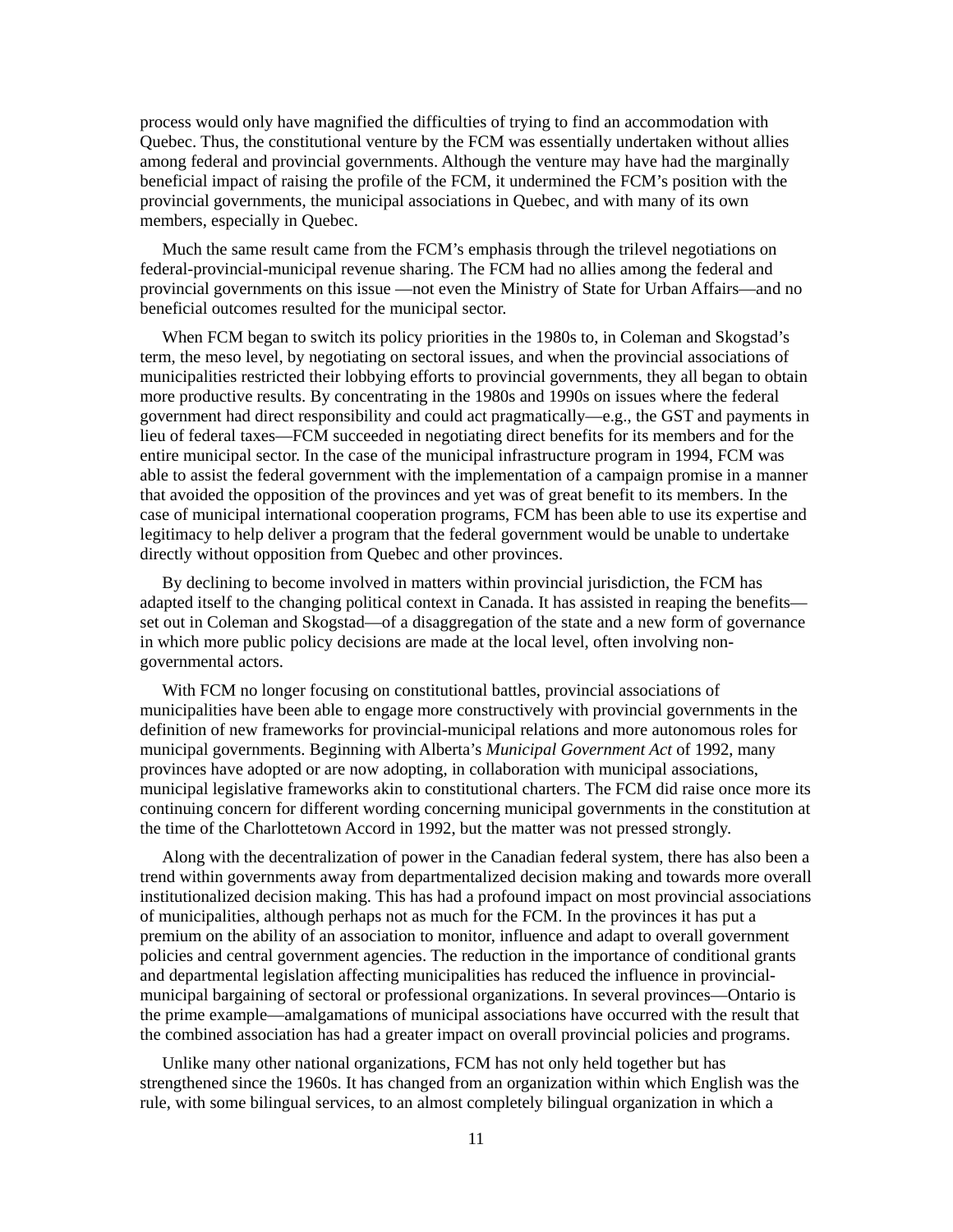unilingual francophone is almost as comfortable as a unilingual anglophone. FCM has made significant gains in respect and influence during the last two decades as the Canada-wide voice of municipalities. When it counts, Quebec members have been at the forefront of FCM initiatives and approaches to the federal government. Unlike the 1960s and 1970s, there is now almost no sign of conflict between FCM and the provincial associations of municipalities. FCM stays close to federal issues and never deals with a provincial government or issue without dealing through the respective provincial-municipal association. Also unlike the 1960s and 1970s, there is little questioning of the value of FCM among its members or non-member municipalities.

The years of growth of FCM since 1982 have shown the following:

- the importance of a clear mission, and of having programs that respond to the needs of the organization's members throughout Canada;
- the desirability of a clear distinction between the roles of the national and provincial associations of municipalities;
- the desirability of arriving at constructive accommodations with regard to membership and participation in response to the special circumstances of municipalities in different provinces (e.g., different forms of affiliation for provincial associations, for rural, big city and upper-tier governments, etc.); and
- the necessity of ensuring at least proportional representation of francophones and of Quebec as well as of the other main components of the membership—in structures and practices such as the composition of committees and the location of meetings;
- the necessity of having policies and practices concerning the use of English and French by the organization both internally and externally so as to be representative of and credible to both language groups;
- the crucial role of leadership by the executive director (now CEO) and the volunteer board and executive committee, during years of both crisis and recovery;
- the necessity for the leadership to be sensitive to and adapt to the changing political environment in Canada and, in particular, to avoid becoming caught up in tensions between the federal government and the governments of Quebec and the other provinces;
- the futility of concentrating on symbolic "high policy" issues such as the constitution, tripartite organizations, and overall revenue sharing, which had the impact of losing potential allies and discouraging its own members;
- the productive benefits of concentrating on sectoral and program issues where there were clear benefits to the members;
- the importance of taking advantage of opportunities to work with the federal government in the public interest and in the interests of FCM members, without being seen to be co-opted by the federal government; and
- sophistication and restraint by all actors, leading to a workable modus vivendi in a tricky and controversial sphere, and avoiding pushing issues down to first principles or up to high politics.

This list of conditions for success is ordered according to the logic of structural contingency theory, discussed below, with the first five lessons exemplifying structural points and the others contingent or contextual points.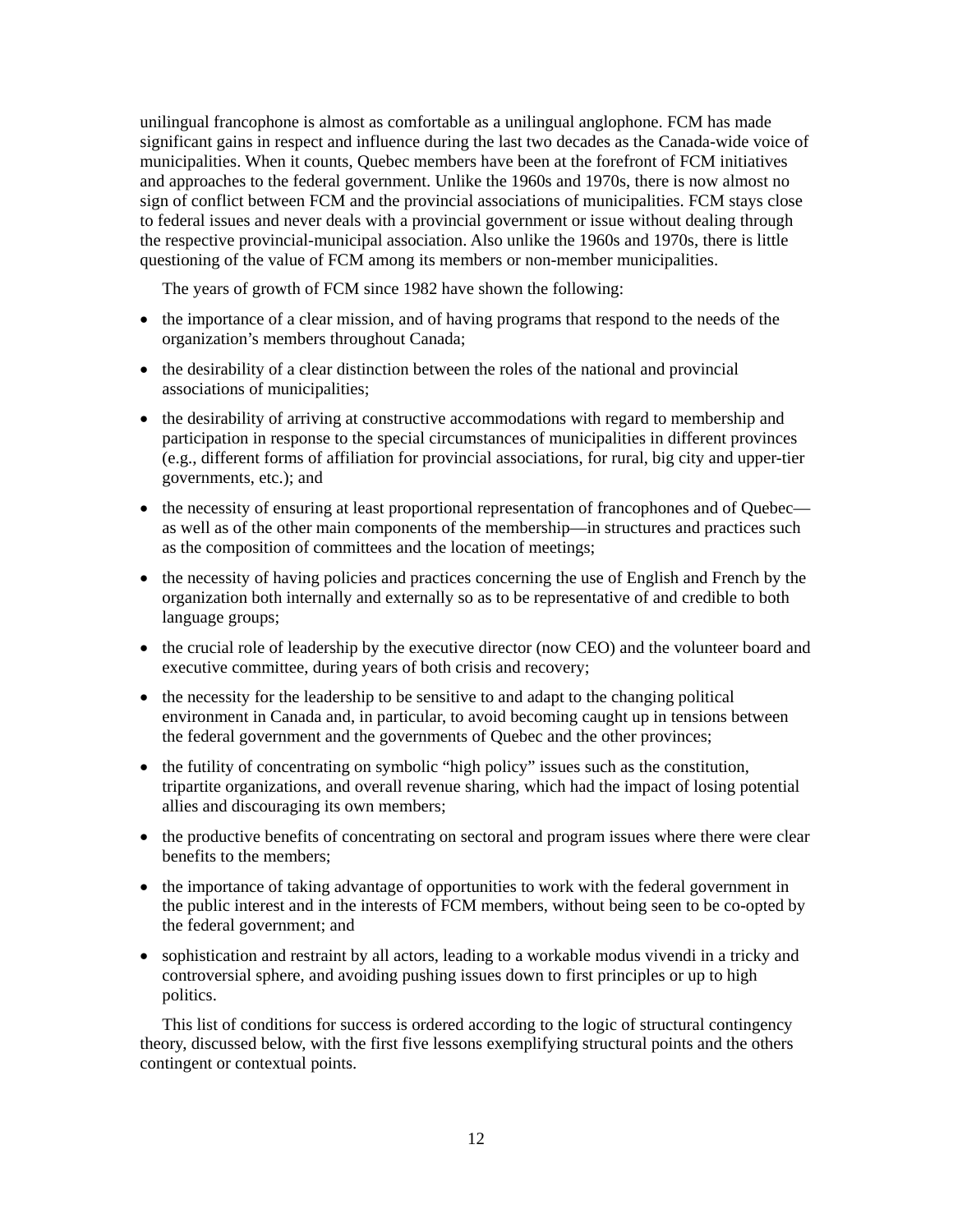When CFMM-FCM failed to observe one or more of these conditions for success—as during much of the period 1962-1982—its existence was put in jeopardy and the organization became a cause of tensions in society rather than a bridge-builder between language groups and regions.

Structural contingency theory relates to how an organization adapts its structures and processes to achieve successful outcomes. (12) We have shown how FCM responded to the challenges of Canadian federalism and Quebec nationalism, to critical feedback from its members, and to threats to its very existence. The above conditions for success reflect how FCM clarified and adapted its mandate and organizational structure to accommodate Canadian duality and Quebec specificity. They point to how FCM attempted to reduce areas of uncertainty and unintended consequences in its complex environment by limiting its own activities to those that could be more certain of producing results. Not the least, they indicate how through astute leadership FCM took advantage of opportunities in a dynamic context.

### **Order of government or interest group?**

In many ways, FCM acts as one of Canada's "interest groups", defined by Paul Pross as "organizations whose members act together to influence public policy in order to promote their common interest". (13) However, discourse about interest groups has hardly touched municipal associations, which have an unusual place in the body politic.

Their unusual position arises because municipalities are indeed governments, notwithstanding their constitutional subordination to provincial governments. (They are featured in the *Constitution Act* between provincial responsibilities for charities and those for pubs). As do federal and provincial legislatures, municipal councils comprise representatives elected at large to determine particular matters of public policy and the public interest. Municipalities engage in inter-governmental relations, albeit not as equals. They used to be more powerful. In the 1920s, municipalities' expenditures across Canada were larger than those of either the federal or provincial governments. In 1910, the City of Toronto alone spent more than the Ontario government, raising part of its revenue through subsequently abandoned personal and corporate income-based taxes. (14)

Municipalities, led by FCM, often refer to themselves as an "order" of government, denoting equality with other orders in importance of responsibilities if not in legal status. When in a supportive disposition, federal and provincial governments also use "order" (see Appendix B), but they are more like to position municipalities as an inferior "level" of government.

Because the federal government has no central ministry responsible for municipal affairs, the relationship between the FCM and the federal government depends on the development by the FCM of bi-lateral working arrangements with relevant federal agencies and politicians. There is a premium on being close enough to the decision-making process to know when and where the most effective interventions can be made.

Municipal associations also participate in policy development with governments in areas where they have particular expertise and where they or municipalities may be the implementers of federal or provincial government policies or legislation. The stronger associations—which have their own research staff or which can call on expert resources from their member municipalities are in a better position to participate directly with governments in the formation of policy or legislation. The federal government, which has almost no internal expertise on municipal or urban affairs, has had to rely on the FCM, for example, in developing aspects of the municipal infrastructure program. The Canadian International Development Agency (CIDA) has depended on the FCM for the implementation of a part of its international cooperation programs related to urban or municipal issues.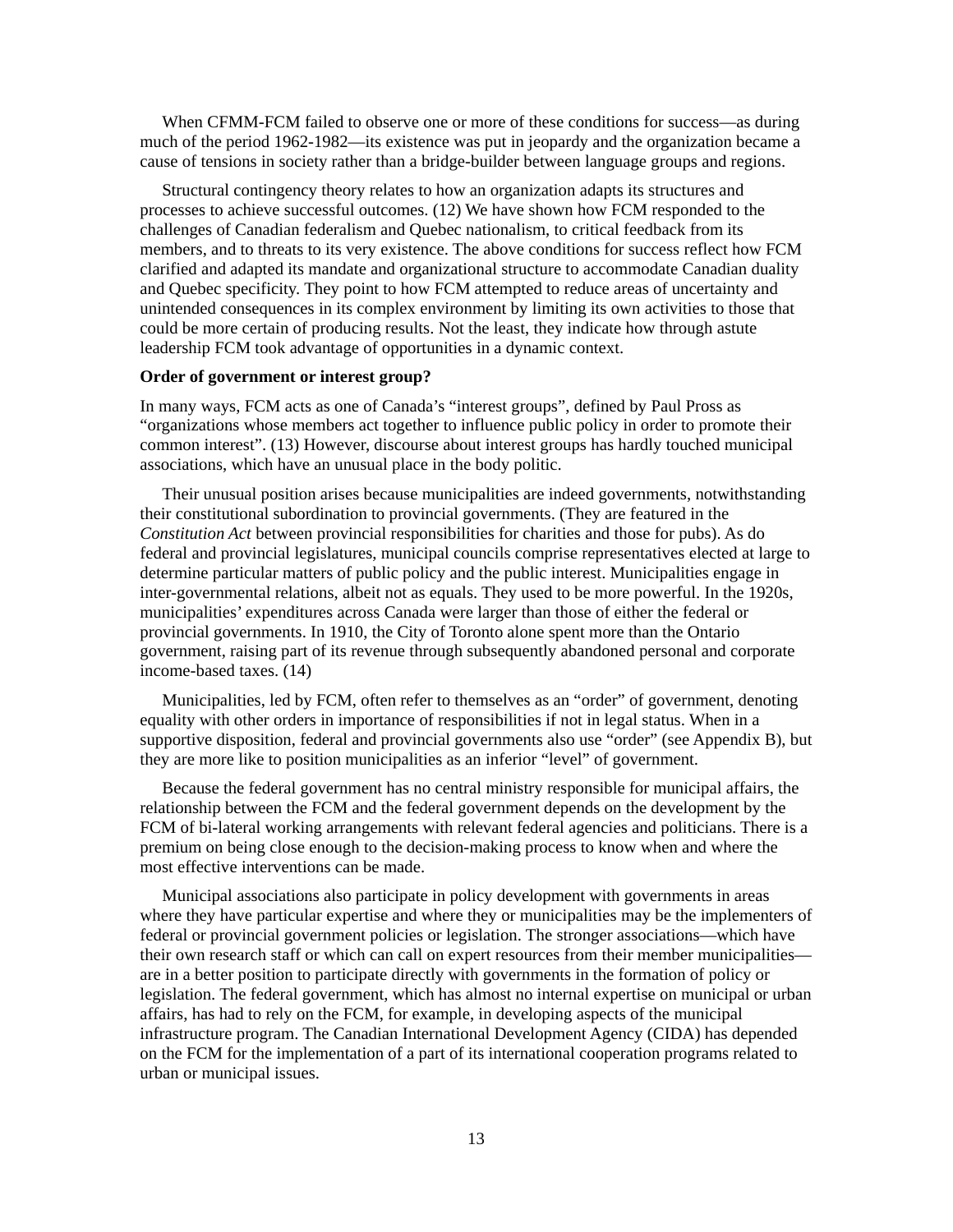All municipal associations are policy advocates on behalf of the municipal sector. They use various means to arrive at common positions and muster support to take to negotiations with the provincial or federal governments. Because the basic responsibility for municipal affairs rests with provincial governments, the provincial associations have a wider range of policy positions to consider than the FCM. Some of the provincial associations, notably the Union des municipalités du Québec, have or have had, as a consequence, a stronger research and policy capacity than the FCM.

Municipal associations are like other associations in that they provide services to their membership. These can include provision of information on matters such as innovative practices and emerging government policies and legislation, the organization of exchanges and tours, and the maintenance of a network of municipal officials working on common issues.

Thus, although municipal associations are interest groups, as in Pross's definition, they are also representative of the state. Their duality deserves scrutiny for the illumination it might cast on determinants of the behaviour of actors in a pluralistic society.

### **Current and future challenges**

As we move through the world's first urban century, the Canadian federal system and its national municipal association face new challenges. In some respects, the issues that bedevilled FCM in the 1970s are coming back to haunt it thirty years later. Once again, the federal government is showing an interest in urban issues and is raising expectations of a new role for at least the largest municipalities on the national scene. There is talk of a "new deal for cities" that promises new revenue sources and even recognition of municipalities as a new "order" of government in the Canadian federal system. (see Appendix B) Once again, FCM faces the potential of being caught between a federal government anxious to have a presence "where the action is" and provincial governments set on protecting their jurisdictional turf.

The context within which FCM must operate has changed significantly since the 1970s. The federal government is now less involved in the day-to-day running of the country and more occupied with the crucial task of trying to reconcile domestic needs with increasing international pressures.

Most provincial governments have concluded that if municipalities are to undertake more responsibilities effectively they need to be large enough and sophisticated enough to plan and carry out a greater range of programs than heretofore.

Over the last 15 years, several provincial governments have enacted legislation to give more scope for local government action. Special legislation or charter status has provided greater autonomy for cities—notably Montreal, Vancouver and Winnipeg—including access to new revenue sources. Amalgamations, especially in Ontario and Quebec, have created more populous local entities.

Deregulation, downsizing and downloading of government programs in the 1990s resulted in increased pressure on local governments, especially those for urban areas, to assume more responsibility for the overall economic, social and environmental well-being of their communities.

The prospects for a constructive role for FCM within this new dynamic are better than they were in the 1970s:

• FCM has 20 years of proven ability to serve its membership and much more credibility than in the 1970s;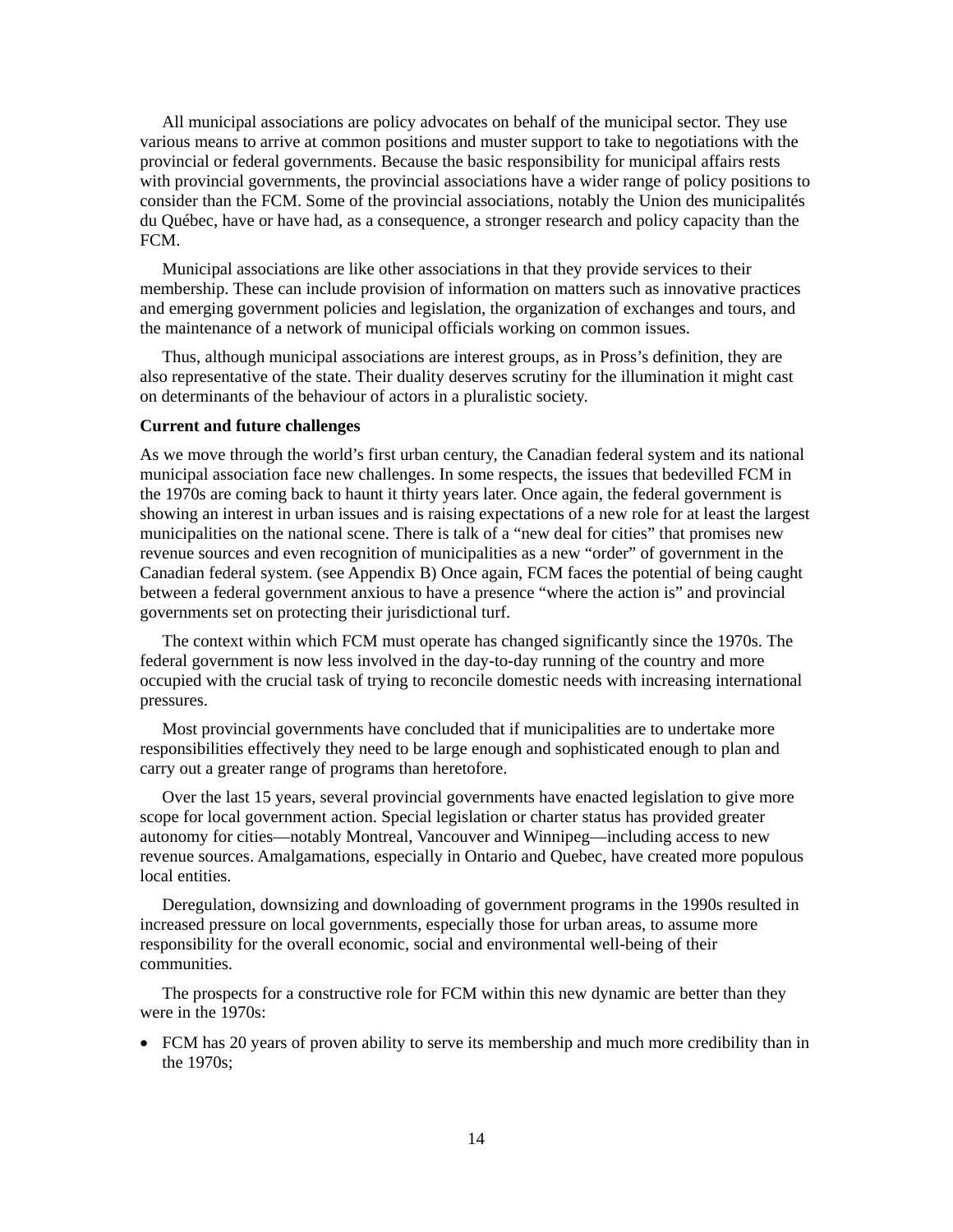- there now appears to be greater awareness among Canadians that the health of our urban areas is key to the health of the country;
- there is a growing recognition among academic disciplines and other professionals that our institutions and analytical approaches need to better reflect the urban nature of our society; (15)
- there seems to be an even stronger desire among voters that governments work together on urban issues and what seems to be a greater intolerance of unproductive turf battles;
- free trade agreements and economic globalization appear to have lessened competition among cities and regions in Canada; and
- the importance of cities has been reinforced by support outside government (e.g., Conference Board of Canada, TD Bank, Canada West Foundation).

The basic challenge now facing FCM is that of maintaining what is now an impressively broad membership while accommodating the growing needs and assertiveness of Canada's largest urban areas. The Big City Caucus, now with 22 members, is increasingly a suburban caucus as well as an urban caucus and is unlikely to be used as an intermediary in negotiations by the larger cities. There appear to be growing criticisms that FCM's attempts to provide for all sizes and types of municipality mean that it serves none of them in the best possible way.

FCM can be of benefit to the larger urban municipalities in several ways. There are issues such as housing, immigration, international trade and treaty negotiations, as well as tax sharing and infrastructure funding, where FCM can help design and implement federal programs. FCM can provide forums to raise the level of knowledge and support in Canada for action to deal with pressing urban issues. FCM can assist larger cities and their provincial associations as they attempt to arrive at improved arrangements with their provincial governments. And FCM can ease the way for larger cities to engage in tripartite negotiations or direct negotiations with the federal government to deal with specific issues. These activities imply that FCM would place less emphasis on advocacy and on resolutions that treat all municipalities equally and concentrate more on advocacy and services that support individual municipalities and groups of municipalities. Above all, this implies stronger roles in conducting research and disseminating information, and a strengthening of its international capacity.

When MSUA was abolished in 1979, the most important source of funding and ideas in urban research in Canada was lost. Although there are various institutions in the country carrying out urban research, they have not yet become central to the policy-making process. Several organizations that used to concentrate on Canadian urban issues have become increasingly dependent on funding by international co-operation agencies and have shifted their focus to urban issues in the developing world. FCM has never been heavily research-oriented, but there is a gap that it is in a good position to help fill. Recent work on comparative municipal government, (16) poverty (17) and sustainable communities (18) suggests that FCM is already moving to strengthen its capacity to carry out and commission research and to exchange information.

Part of its research and dissemination roles could involve being a clearing house for information about relevant decentralization programs and municipal activities in other countries. Municipalities in Canada can learn much from innovations elsewhere as cities are take on new responsibilities and develop new sources of revenue. This would build on FCM's growing participation in increasingly active international municipal forums, enhanced by there being no federal minister directly responsible for local government issues. (19) The growing international presence reflects the growing number of global issues that require action at the local level, notably implementation of the Kyoto Protocol on Climate Change. It also implies that the international activities of FCM should increasingly be focused on areas where there are direct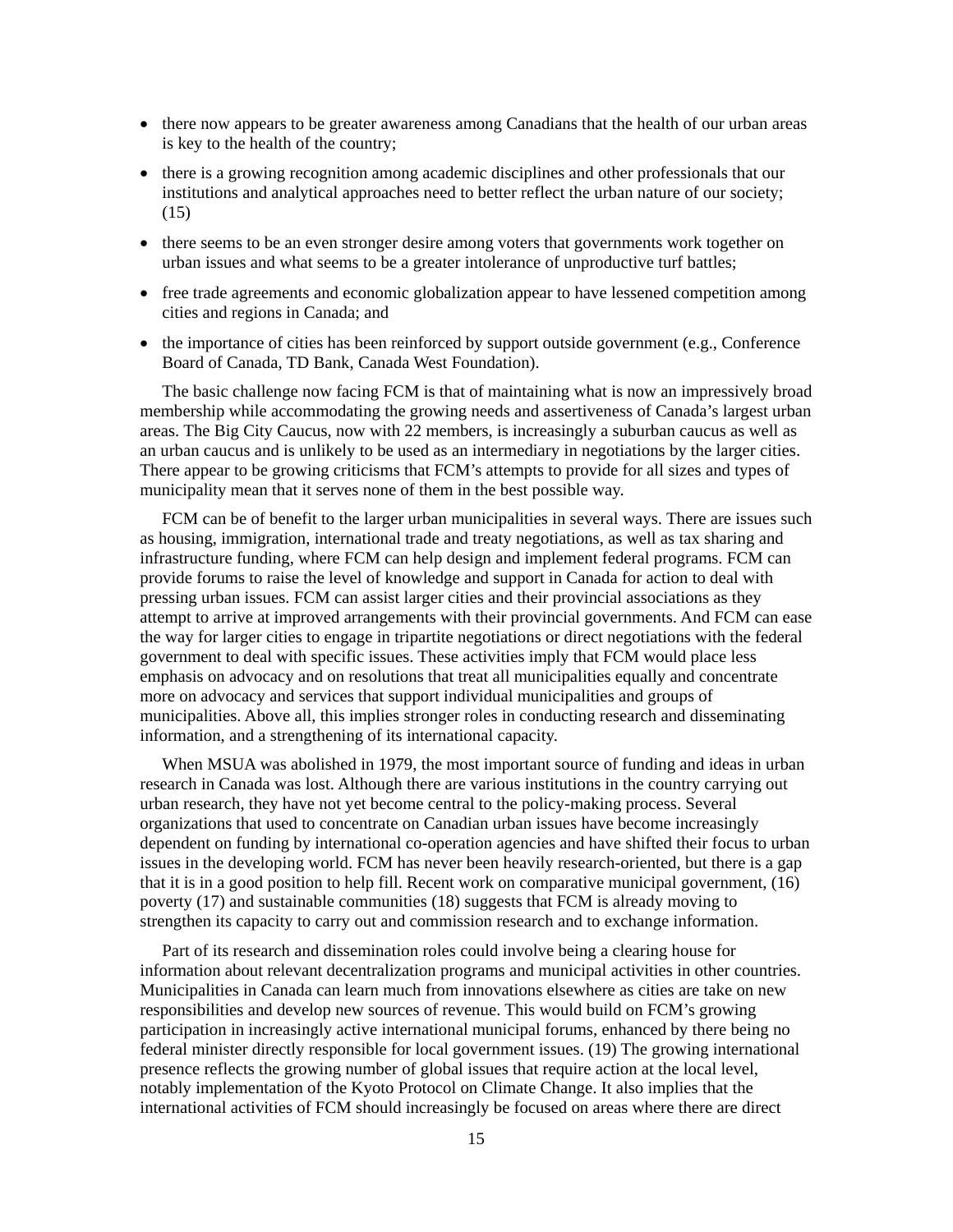benefits for Canadian cities and local governments, in addition to the current focus on development programs.

Greater federal participation in municipal issues over the next decade could well improve the position of individual municipalities in Canada but cause many challenges for FCM as it navigates a new set of intergovernmental relationships. Caution, pragmatism, hard work and attention to the membership were behind the successes of FCM during the last 20 years. These are still relevant virtues, but the conditions in mid-2005 are also ripe for FCM to be at the leading edge of a more fundamental change in Canada's intergovernmental relationships as cities take on new and more autonomous roles at the heart of Canadian decision-making.

## **Appendix: A note on FCM's membership, particularly the share held by Quebec municipalities**

The actual membership strength of CFMM and now FCM has been an elusive matter. Records are surprisingly incomplete. Available numerical information reflected more the needs of the time to demonstrate membership loss or, more usually, gain—rather than concern to provide a valid series of usable data. There are several complicating factors, not the least is the vast disparity among municipalities and the various methods that have been used to weight their relative importance. Should a city of 500,000 residents count the same as a village of 500? And, if it counts for more, how much more?

FCM has often attempted to allow for such disparities by presenting its membership as representing a percentage of the population of Canada. This has brought its own exaggerations. Meisel and Lemieux (20) took CFMM to task for suggesting that its members represented 80 per cent of Canada's population, a percentage achieved by including municipalities not belonging directly to CFMM and who participated in its activities only through membership in an affiliated provincial association. They said FCM's use of the term "represent" had stretched its meaning "beyond tolerable limits." Today, according to FCM (with much less likelihood of contradiction), 82.6 per cent of the total Canadian population live in FCM member municipalities.

We sought to pierce the historical confusion so as to assess the relative weight of Quebec members, which we took to indicate the extent to which CFMM-FCM has been a national organization. Our attempt suggested that this weight within the organization has fallen slowly and steadily over the last five decades from being over-represented in relation to Canada's population in the 1950s to being under-represented today. Now, 18 per cent of FCM's members are Quebec municipalities. A weighting by municipal size would bring this up above 20 per cent but below the 24 per cent that was Quebec's proportion of Canada's population at the 2001 census. Two events interrupted the steady decline in share: the withdrawal of Montreal in 1961 and its return in 1986.

It should be stressed again that the decline has been *relative*. As CFMM-FCM's overall membership weight has fallen and then risen, so has the membership from Quebec. Indeed, the current level of membership from Quebec, while being relatively the lowest for decades is also absolutely the highest, at 196 municipalities.

This longer view suggests that the decline in Quebec's participation in CFMM-FCM in the 1960s and 1970s was not so much the result what the organization did or did not do in relation to Quebec at the time as the result of two other factors. One was the decline of the organization as a whole during this period. The other was the manifestation in the municipal area of the very gradual disengagement of Quebec from the rest of Canada that has been happening for several decades. The pace of disengagement may have slowed since 1990, but it is still evident.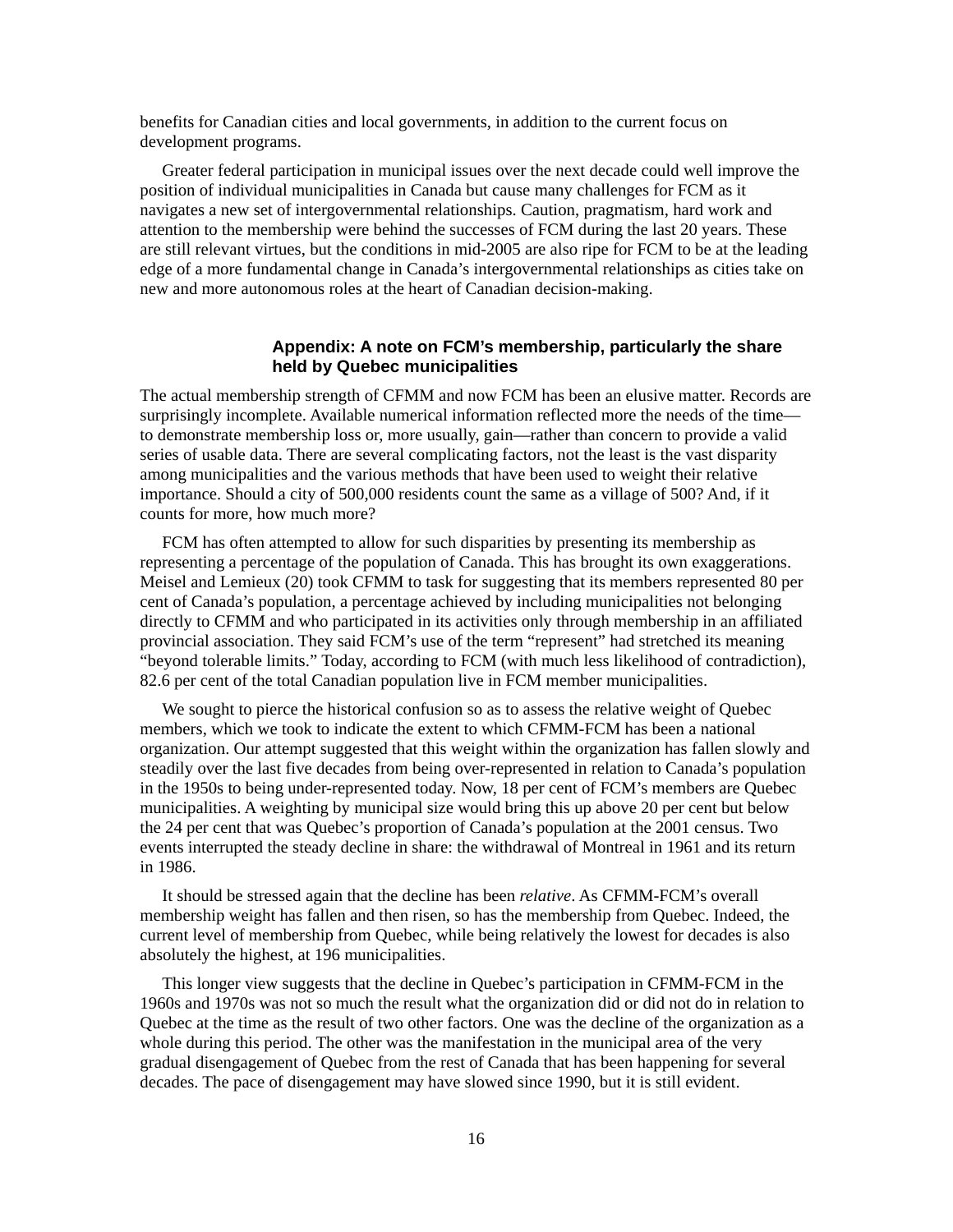The pace of disengagement is sufficiently slight that it has been swamped entirely by the vicissitudes of FCM's overall membership patterns, notably during the declines of the 1960s and 1970s and the much sharper increases during the 1980s. The strongest reasons for the engagement of Quebec municipalities with FCM seem to be those that apply to other municipalities in Canada.

The basic dynamic of affiliation of Quebec municipalities to CFMM-FCM is thus as follows. The overwhelming feature is that Quebec is like any other province in that the number of its municipal members rises and falls with the overall membership of the organization. A second, much weaker feature is that over time there has been a very gradual disengagement from CFMM-FCM. The third factor has been the departure and re-joining of Montreal, which, in the years it happened, overshadowed everything else.

## **Appendix B: Notes on "orders of government" and the "new deal for cities"**

The phrase "new deal for cities" was first used in current discourse by then Winnipeg mayor Glen Murray at the May 2001 C5 meeting in his city. (C5 comprised the mayors of Calgary, Montreal, Toronto, Vancouver, and Winnipeg.) "A new deal for cities" was the title of FCM's submission to the House of Commons Standing Committee on Finance on May 21, 2002. Following FCM practice for more than a decade, the submission made frequent use of the phrase "orders of government" to describe federal, provincial and municipal governments in a way that implied equality among them. Finance minister Paul Martin used both phrases when he spoke ten days later in Hamilton at FCM's 2002 annual convention, and in Winnipeg at FCM's 2003 annual convention. In 2004, as prime minister, Paul Martin established a cities secretariat within the Privy Council Office "to assist in the development and implementation of a new deal for cities", and appointed Michael Harcourt, former mayor of Vancouver and premier of British Columbia, as chair of an advisory committee to this secretariat.

The pressure for federal action on cities has been maintained by Jack Layton, now leader of the New Democratic Party of Canada and the 2001-2002 president of FCM, and above all by FCM itself. Significant results have been extension of the municipal GST rebate from 57 to 100 per cent, achievement of a share of the federal excise tax on gasoline to amount to a transfer to municipalities of \$5 billion over five years, and expansion of the Green Municipal Fund from \$250 million to \$550 million. (GMF, which is managed by FCM, was established by the federal government in 2001—initially \$100 million—to stimulate investment in innovative municipal infrastructure.)

Glen Murray, now chair of the National Round Table on the Environment and the Economy, has not been impressed. In a July 2005 column in the *Toronto Star* entitled "How cities lost the New Deal", he wrote that the federal government's "New Deal for Communities … will only slow the rate of decline of our pipes and pavement, it will not come close to reversing it". He characterized the federal action as no more than "a renewal and enlargement of the old federal infrastructure program … the New Deal was about bigger ideas."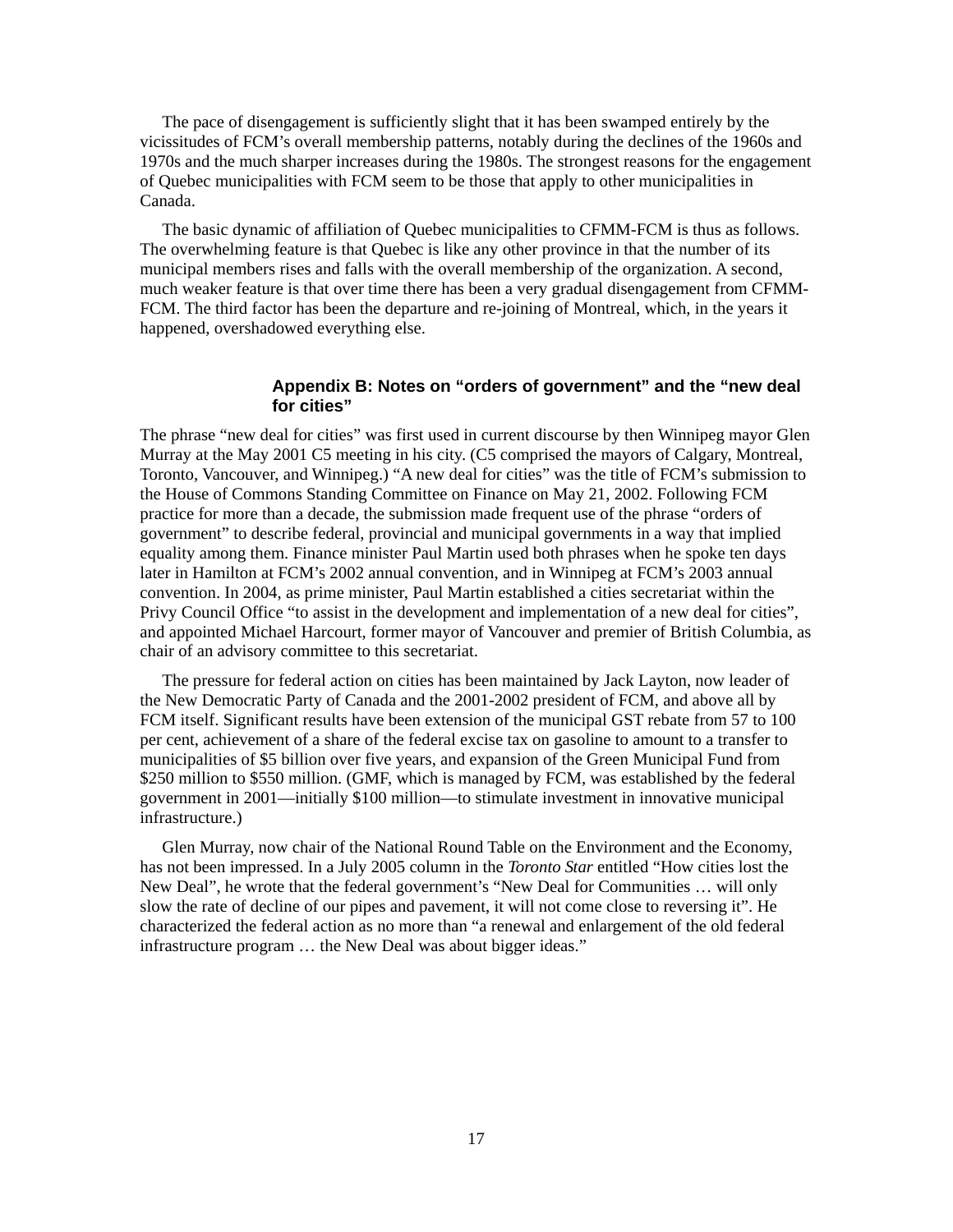### **Notes**

- (1) Vincent Lemieux and John Meisel, *Ethnic Relations in Canadian Voluntary Associations*. Document #13 of the Royal Commission on Bilingualism and Biculturalism (Ottawa: Information Canada, 1972).
- (2) In 2002, the 28 municipalities on Montreal Island and the upper-tier Montreal Urban Community became the single-tier City of Montreal. A subsequent partial de-amalgamation is undoing this simple arrangement. Meanwhile, the Montreal Metropolitan Community has been established, chaired *ex officio* by the mayor of Montreal and embracing more than 60 local governments in the Montreal region.
- (3) For a more substantial account of the history of CFMM-FCM see *FCM 1937-1987 50 Years Making History* (Federation of Canadian Municipalities: Ottawa, 1987).
- (4) Lemieux and Meisel, *Ethnic Relations*, 234.
- (5) Ibid., 235.
- (6) Tri-level Task Force on Public Finance in Canada (John J. Deutsch, chair), *Report of the Trilevel Task Force on Public Finance*. 3 vols. (Ottawa, Ontario: Ministry of Supply and Services, 1976).
- (7) The unpublished document *Puppets on a String* was written by Don Richmond, policy advisor to the Chairman of the Metropolitan Toronto Council, and adopted as FCM's position at the 1976 annual conference.
- (8) Charles Bens and Anne Golden, *The Federation of Canadian Municipalities: In Search of Credibility*. Comment No. 161. (Toronto: Bureau of Municipal Research Paper, 1976).
- (9) This unpublished report is in FCM's library. It was a component of a study under the general direction of Dr. Barry Wellar, originally co-sponsored by MSUA and FCM. The project's final report, *Management and planning capabilities in small communities*, was published by FCM in April 1982. The published report summarized the conclusions of the component studies without include the material we have quoted.
- (10) Harvey Lazar and Tom McIntosh, *Canada: The State of the Federation 1998/99 How Canadians Connect.* (Institute of Intergovernmental Relations, Queen's University, Kingston, Ontario, 1999).
- (11) William D. Coleman and Grace Skogstad, eds. *Policy Communities and Public Policy in Canada: A Structural Approach*. (Mississauga, Ontario: Copp Clark Pitman, 1990).
- (12) Jame W. Thompson, Organizations in action: Social science bases of administrative theory. (New York: McGraw-Hill, 1967).
- (13) Paul A. Pross, *Group Politics and Public Policy* (Toronto, Ontario: Oxford University Press, 1986).
- (14) Richard Gilbert, The decline of the Canadian municipality. *Plan Canada*, 29 (1989), pp. 11-- 13, 1989.
- (15) See especially Warren Magnusson, "Urbanism, cities, and local self-government," *Canadian Public Administration Journal* 48, no. 1 (Spring 2005), pp. 96-123.
- (16) Federation of Canadian Municipalities. *Early warning: Will Canadian cities compete?* (National Round Table on the Environment and the Economy: Ottawa, 2001), at http://www.fcm.ca/english/communications/overview-e.pdf.
- (17) Caryl Arundel and Associates in association with Hemson Consulting Ltd. *Falling Behind: Our Growing Income Gap*. (Federation of Canadian Municipalities: Ottawa, 2003), at http://www.fcm.ca/english/communications/igfull.pdf.
- (18) The Web site of FCM's Sustainable Communities Knowledge Network is at http://kn.fcm.ca/ev.php?URL\_ID=1&URL\_DO=DO\_ROOT&URL\_SECTION=201&reload =1070306133